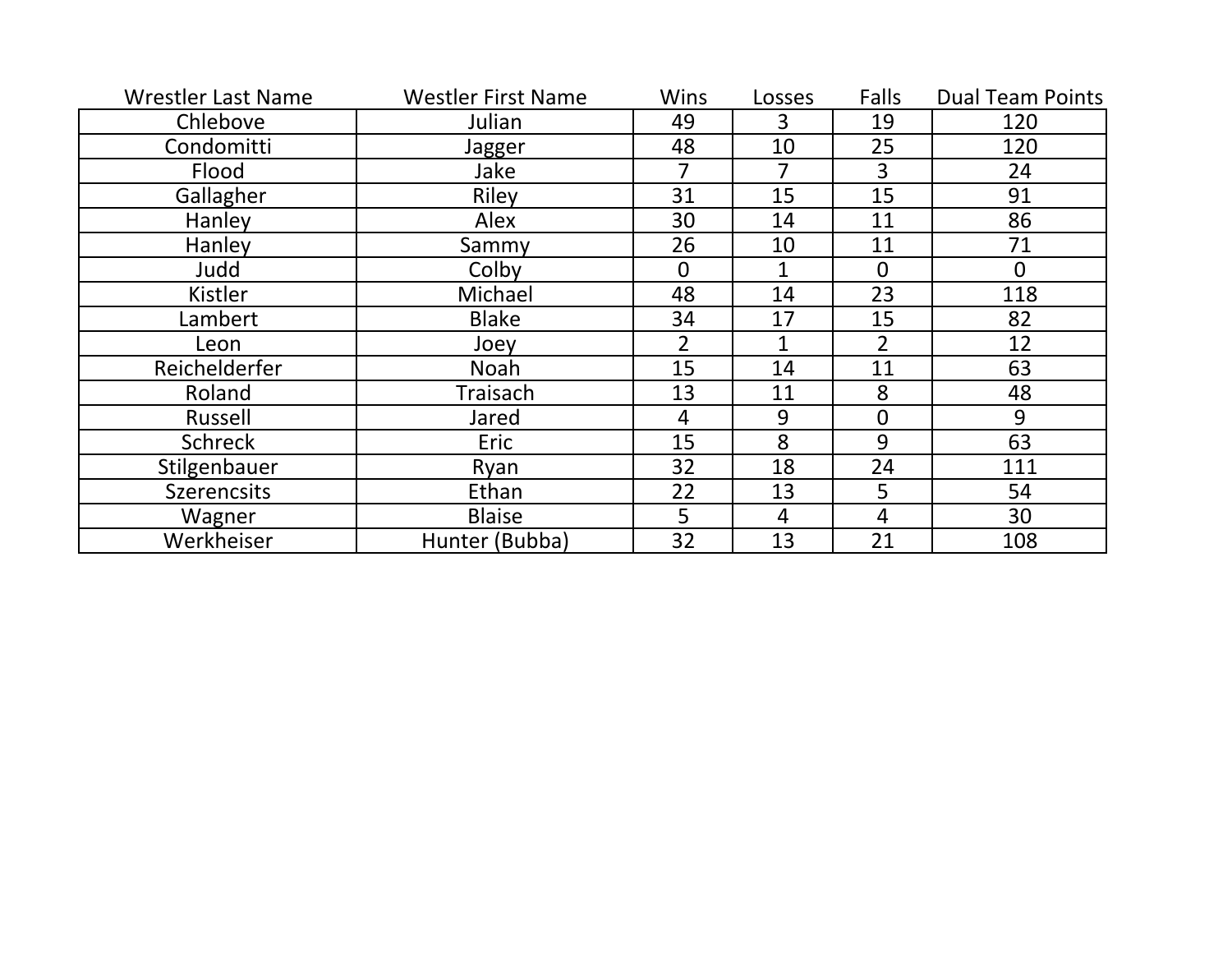| Opponenet              | W              |                |                | L Falls Team Points Takedowns |   |
|------------------------|----------------|----------------|----------------|-------------------------------|---|
| <b>Pleasant Valley</b> |                |                |                |                               |   |
| Nazareth               | $\overline{1}$ |                |                | 4                             |   |
| Stroudsburg            | $\overline{1}$ |                | $\overline{1}$ | 6                             |   |
| <b>Beca</b>            | $\overline{1}$ |                |                | 3                             |   |
| <b>Beast</b>           | 4              | 3              |                |                               |   |
| Holiday                | 5              | $\overline{0}$ | $\overline{1}$ |                               |   |
| Liberty                | $\overline{1}$ |                | $\overline{1}$ | 6                             |   |
| Boyertown              | $\overline{1}$ |                | $\overline{1}$ | 6                             |   |
| Central                | $\overline{1}$ |                |                | 5                             |   |
| Marianna Brachetti     | $\overline{1}$ |                | $\mathbf{1}$   | $\overline{6}$                |   |
| Cumberland Valley      | $\overline{1}$ |                | $\mathbf{1}$   | 6                             |   |
| Souderton              | $\overline{1}$ |                |                | $\overline{3}$                |   |
| Whitehall              | $\overline{1}$ |                |                | $\overline{5}$                |   |
| Pocono Mtn. West       | $\overline{1}$ |                |                | $\overline{6}$                |   |
| <b>Emmaus</b>          | $\overline{1}$ |                |                | $\overline{5}$                |   |
| <b>ETR</b>             | 5              | 0              | 3              |                               |   |
| <b>ES North</b>        | $\overline{1}$ |                |                | 5                             |   |
| Freedom                | $\overline{1}$ |                | $\overline{1}$ | $\overline{6}$                |   |
| Pottsville             | $\overline{1}$ |                | $\overline{1}$ | 6                             |   |
| <b>Beca</b>            | $\overline{1}$ |                |                | $\overline{3}$                |   |
| Stroudsburg            | $\overline{1}$ |                | $\mathbf{1}$   | $\overline{6}$                |   |
| Nazareth               | $\overline{1}$ |                |                | 3                             |   |
| Liberty                | $\overline{1}$ |                |                | $\overline{3}$                |   |
| <b>Central Dauphin</b> | $\overline{1}$ |                |                | $\overline{5}$                |   |
| Selinsgrove            | $\overline{1}$ |                | $\overline{1}$ | $\overline{6}$                |   |
| <b>Cedar Cliff</b>     | $\overline{1}$ |                | $\overline{1}$ | 6                             |   |
| <b>Kiski</b>           | $\overline{1}$ |                | $\overline{1}$ | 6                             |   |
| Beca                   | $\overline{1}$ |                |                | 4                             |   |
| <b>Districts</b>       | 4              | 0              | $\overline{2}$ |                               |   |
| Regionals              | 3              | 0              | $\mathbf{1}$   |                               |   |
| <b>States</b>          | 4              | 0              | $\mathbf{1}$   |                               |   |
|                        |                |                |                |                               |   |
| Total                  | 49             | 3              | 19             | 120                           | 0 |

*Julian Chlebove*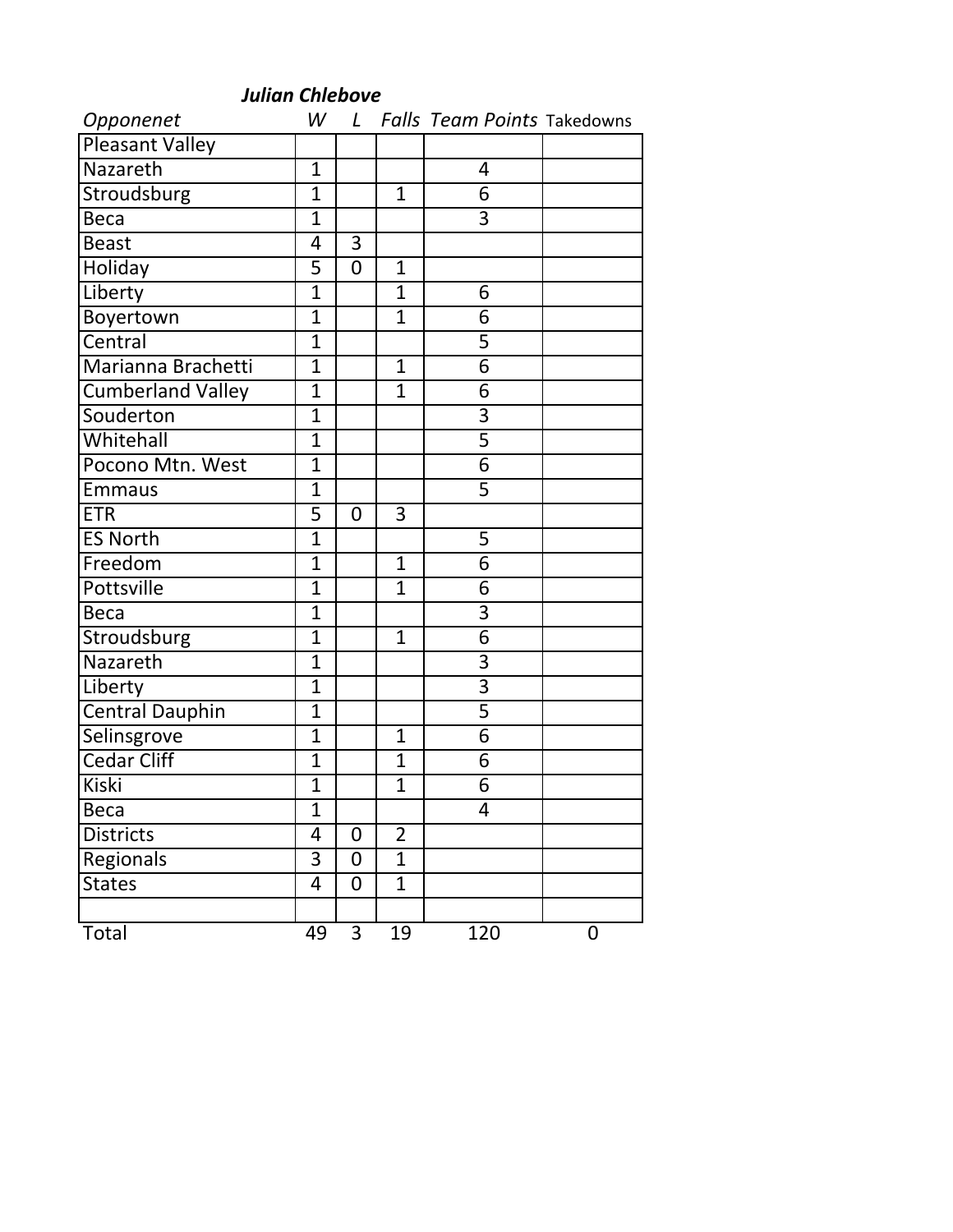## *Jagger Condomitti*

| Opponenet                | W              | $\mathcal{L}$  |                | <b>Falls Team Points Takedowns</b> |             |
|--------------------------|----------------|----------------|----------------|------------------------------------|-------------|
| <b>Pleasant Valley</b>   | $\mathbf{1}$   |                | 1              | 6                                  |             |
| Nazareth                 | $\mathbf{1}$   |                |                | $\overline{3}$                     |             |
| Stroudsburg              | $\mathbf{1}$   |                |                | 4                                  |             |
| <b>Beca</b>              |                | $\mathbf{1}$   |                |                                    |             |
| <b>Beast</b>             | 6              | $\overline{2}$ | $\overline{2}$ |                                    |             |
| <b>Holiday</b>           | $\overline{5}$ | $\overline{0}$ | $\overline{2}$ |                                    |             |
| Liberty                  | $\overline{1}$ |                |                | 4                                  |             |
| Boyertown                | $\overline{1}$ |                | $\mathbf{1}$   | 6                                  |             |
| Central                  | $\overline{1}$ |                | $\overline{1}$ | 6                                  |             |
| Marianna Brachetti       | $\overline{1}$ |                | $\mathbf{1}$   | 6                                  |             |
| <b>Cumberland Valley</b> | $\overline{1}$ |                | $\overline{1}$ | $\overline{6}$                     |             |
| Souderton                | $\mathbf{1}$   |                |                | 4                                  |             |
| Whitehall                | $\overline{1}$ |                | $\overline{1}$ | 6                                  |             |
| Pocono Mtn. West         | $\overline{1}$ |                |                | 5                                  |             |
| <b>Emmaus</b>            | $\overline{1}$ |                | $\mathbf{1}$   | $\overline{6}$                     |             |
| <b>ETR</b>               | 4              | $\overline{2}$ | $\overline{1}$ |                                    |             |
| <b>ES North</b>          | $\overline{1}$ |                | $\overline{1}$ | 6                                  |             |
| Freedom                  | $\overline{1}$ |                | $\mathbf{1}$   | 6                                  |             |
| Pottsville               | $\overline{1}$ |                | $\overline{1}$ | $\overline{6}$                     |             |
| <b>Beca</b>              |                | $\mathbf{1}$   |                |                                    |             |
| Stroudsburg              | $\mathbf{1}$   |                | $\mathbf{1}$   | 6                                  |             |
| Nazareth                 | $\overline{1}$ |                |                | 3                                  |             |
| Liberty                  | $\overline{1}$ |                |                | $\overline{4}$                     |             |
| <b>Central Dauphin</b>   | $\overline{1}$ |                | $\mathbf{1}$   | 6                                  |             |
| Selinsgrove              | $\overline{1}$ |                | $\overline{1}$ | 6                                  |             |
| <b>Cedar Cliff</b>       | $\overline{1}$ |                | $\mathbf{1}$   | 6                                  |             |
| <b>Kiski</b>             | $\overline{1}$ |                | $\overline{1}$ | 6                                  |             |
| Beca                     | $\mathbf 1$    |                |                | $\overline{3}$                     |             |
| <b>Districts</b>         | 3              | 1              | 3              |                                    |             |
| Regionals                | 3              | 1              | $\mathbf{1}$   |                                    |             |
| <b>States</b>            | 4              | $\overline{2}$ | $\mathbf{1}$   |                                    |             |
|                          |                |                |                |                                    |             |
| Total                    | 48             | 10             | 25             | 120                                | $\mathbf 0$ |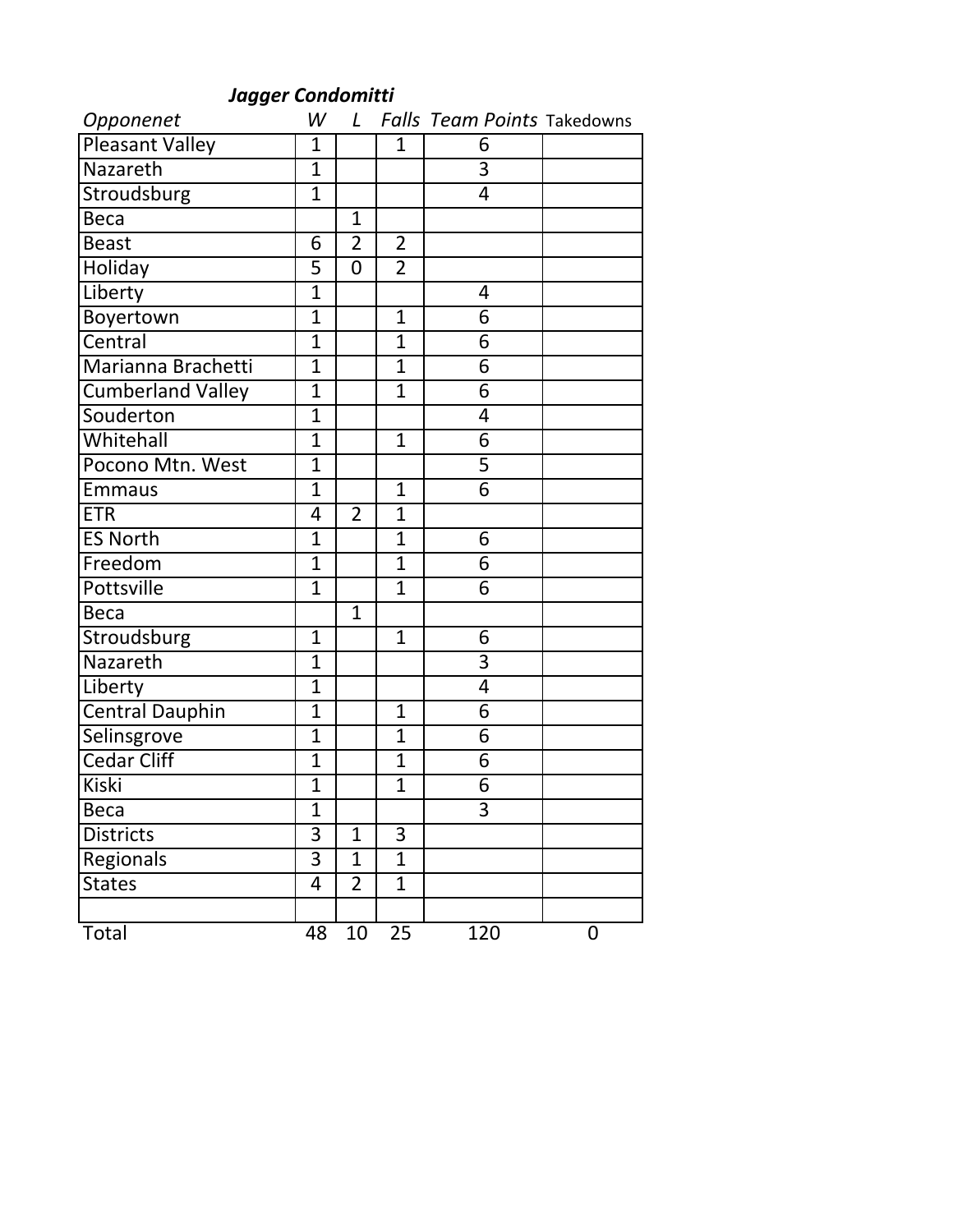| <b>Jake Flood</b>        |                |                |              |                                    |   |  |  |  |
|--------------------------|----------------|----------------|--------------|------------------------------------|---|--|--|--|
| Opponenet                | W              | $\mathsf{L}$   |              | <b>Falls Team Points Takedowns</b> |   |  |  |  |
| <b>Pleasant Valley</b>   | 1              |                | 1            | 6                                  |   |  |  |  |
| Nazareth                 | $\overline{1}$ |                | $\mathbf{1}$ | 6                                  |   |  |  |  |
| Stroudsburg              | $\mathbf 1$    |                |              | 3                                  |   |  |  |  |
| Beca                     |                | $\mathbf{1}$   |              |                                    |   |  |  |  |
| <b>Beast</b>             | $\mathbf 0$    | $\overline{2}$ |              |                                    |   |  |  |  |
| Holiday                  | $\overline{2}$ | $\overline{2}$ | $\mathbf{1}$ |                                    |   |  |  |  |
| Liberty                  |                | $\mathbf{1}$   |              |                                    |   |  |  |  |
| Boyertown                | $\mathbf{1}$   |                |              | 3                                  |   |  |  |  |
| Central                  |                |                |              |                                    |   |  |  |  |
| Marianna Brachetti       |                |                |              |                                    |   |  |  |  |
| <b>Cumberland Valley</b> |                |                |              |                                    |   |  |  |  |
| Souderton                |                |                |              |                                    |   |  |  |  |
| Whitehall                | $\overline{1}$ |                |              | 6                                  |   |  |  |  |
| Pocono Mtn. West         |                |                |              |                                    |   |  |  |  |
| Emmaus                   |                |                |              |                                    |   |  |  |  |
| <b>ETR</b>               |                |                |              |                                    |   |  |  |  |
| <b>ES North</b>          |                |                |              |                                    |   |  |  |  |
| Freedom                  |                |                |              |                                    |   |  |  |  |
| <b>Pottsville</b>        |                |                |              |                                    |   |  |  |  |
| <b>Beca</b>              |                |                |              |                                    |   |  |  |  |
| Stroudsburg              |                | $\mathbf{1}$   |              |                                    |   |  |  |  |
| Nazareth                 |                |                |              |                                    |   |  |  |  |
| Liberty                  |                |                |              |                                    |   |  |  |  |
| <b>Central Dauphin</b>   |                |                |              |                                    |   |  |  |  |
| Selinsgrove              |                |                |              |                                    |   |  |  |  |
| <b>Cedar Cliff</b>       |                |                |              |                                    |   |  |  |  |
| <b>Kiski</b>             |                |                |              |                                    |   |  |  |  |
| Beca                     |                |                |              |                                    |   |  |  |  |
| <b>Districts</b>         |                |                |              |                                    |   |  |  |  |
| Regionals                |                |                |              |                                    |   |  |  |  |
| <b>States</b>            |                |                |              |                                    |   |  |  |  |
|                          |                |                |              |                                    |   |  |  |  |
| Total                    | $\overline{7}$ | $\overline{7}$ | 3            | $\overline{24}$                    | 0 |  |  |  |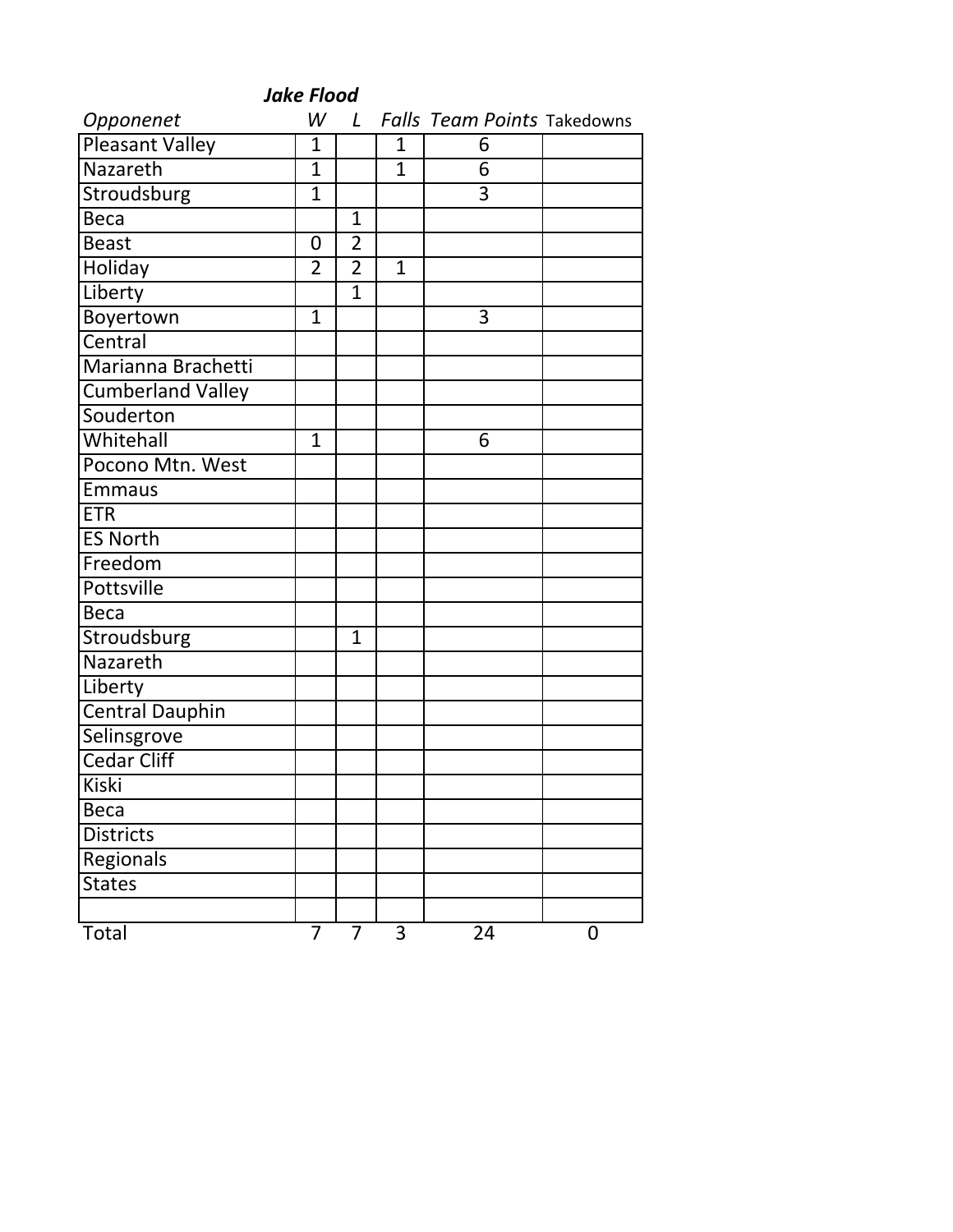# *Riley Gallagher*

| Opponenet                | W              | $\mathsf{L}$   |                | Falls Team Points Takedowns |   |
|--------------------------|----------------|----------------|----------------|-----------------------------|---|
| <b>Pleasant Valley</b>   | $\mathbf{1}$   |                |                | 4                           |   |
| Nazareth                 |                | $\mathbf{1}$   |                |                             |   |
| Stroudsburg              |                | $\mathbf{1}$   |                |                             |   |
| <b>Beca</b>              | $\mathbf{1}$   |                | $\mathbf{1}$   | 6                           |   |
| <b>Beast</b>             | $\overline{2}$ | $\overline{2}$ | $\mathbf{1}$   |                             |   |
| Holiday                  | $\overline{2}$ | $\overline{2}$ |                |                             |   |
| Liberty                  |                | $\mathbf{1}$   |                |                             |   |
| Boyertown                | $\overline{1}$ |                |                | 4                           |   |
| Central                  | $\overline{1}$ |                | $\mathbf{1}$   | 6                           |   |
| Marianna Brachetti       | $\mathbf{1}$   |                | $\mathbf{1}$   | 6                           |   |
| <b>Cumberland Valley</b> |                | $\mathbf{1}$   |                |                             |   |
| Souderton                | $\mathbf{1}$   |                | $\mathbf{1}$   | 6                           |   |
| Whitehall                | 1              |                |                | 6                           |   |
| Pocono Mtn. West         | $\overline{1}$ |                |                | 4                           |   |
| <b>Emmaus</b>            | $\overline{1}$ |                | $\mathbf{1}$   | $\overline{6}$              |   |
| <b>ETR</b>               | $\overline{2}$ | $\overline{2}$ | $\overline{2}$ |                             |   |
| <b>ES North</b>          | $\overline{1}$ |                | $\mathbf{1}$   | 6                           |   |
| Freedom                  | $\overline{1}$ |                |                | $\overline{3}$              |   |
| Pottsville               | $\overline{1}$ |                | $\mathbf{1}$   | $\overline{6}$              |   |
| <b>Beca</b>              | $\overline{1}$ |                |                | $\overline{3}$              |   |
| Stroudsburg              | $\overline{1}$ |                |                | 4                           |   |
| Nazareth                 | $\overline{1}$ |                | $\mathbf{1}$   | 6                           |   |
| Liberty                  |                |                |                |                             |   |
| <b>Central Dauphin</b>   | $\mathbf{1}$   |                |                | $\overline{3}$              |   |
| Selinsgrove              | $\overline{1}$ |                |                | $\overline{3}$              |   |
| <b>Cedar Cliff</b>       | $\mathbf{1}$   |                | $\mathbf{1}$   | $\overline{6}$              |   |
| Kiski                    |                | $\mathbf{1}$   |                |                             |   |
| Beca                     | $\mathbf 1$    |                |                | $\overline{3}$              |   |
| <b>Districts</b>         | 4              | $\overline{2}$ | $\overline{2}$ |                             |   |
| Regionals                | $\overline{2}$ | $\overline{2}$ | $\mathbf{1}$   |                             |   |
| <b>States</b>            |                |                |                |                             |   |
|                          |                |                |                |                             |   |
| Total                    | 31             | 15             | 15             | 91                          | 0 |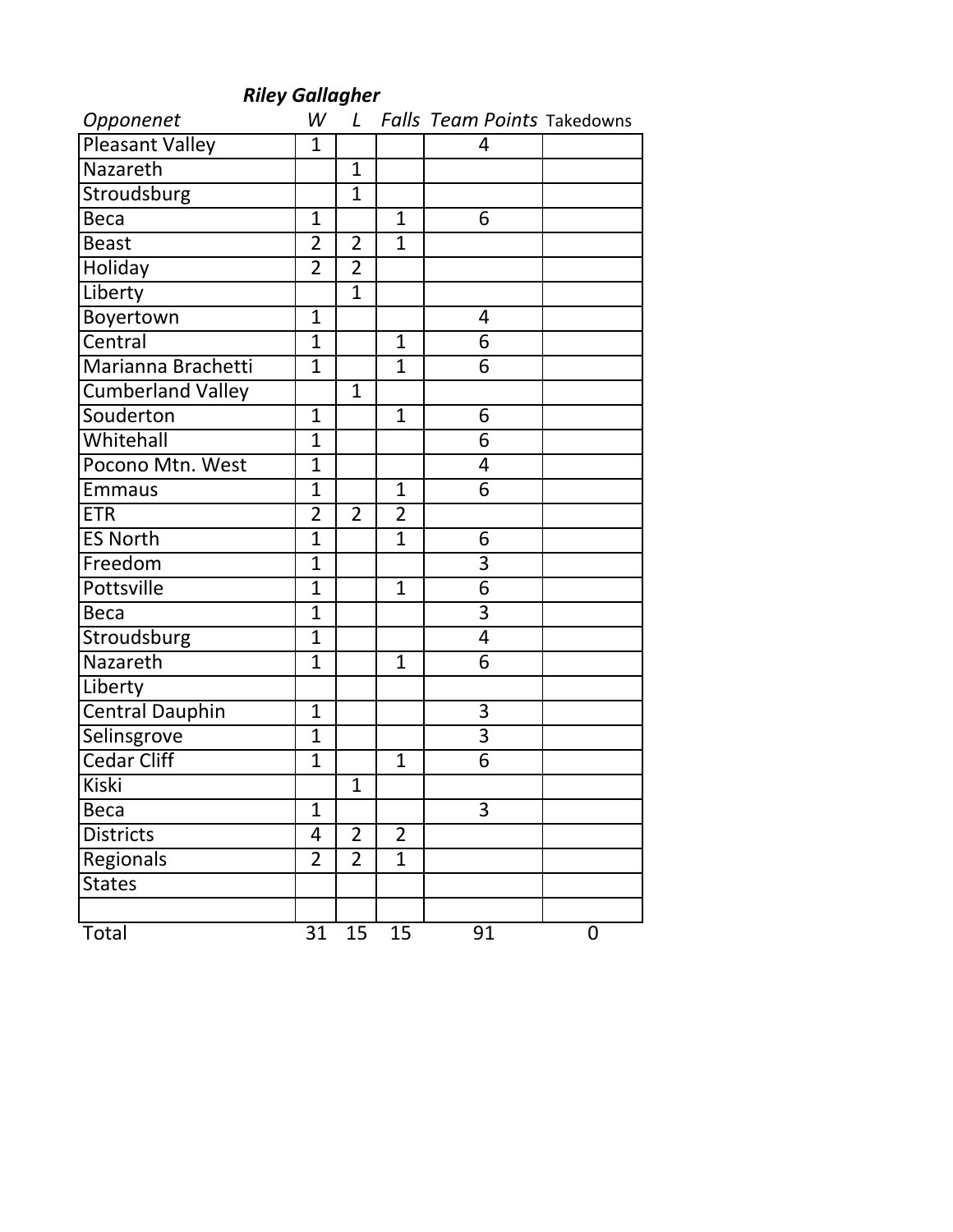| <b>Alex Hanley</b>       |                |                |                 |                                    |             |  |  |  |  |
|--------------------------|----------------|----------------|-----------------|------------------------------------|-------------|--|--|--|--|
| Opponenet                | W              | L              |                 | <b>Falls Team Points Takedowns</b> |             |  |  |  |  |
| <b>Pleasant Valley</b>   | $\overline{1}$ |                | $\mathbf{1}$    | 6                                  |             |  |  |  |  |
| Nazareth                 | 1              |                |                 | $\overline{3}$                     |             |  |  |  |  |
| Stroudsburg              | $\overline{1}$ |                | $\mathbf{1}$    | $\overline{6}$                     |             |  |  |  |  |
| Beca                     | $\overline{1}$ |                |                 | 4                                  |             |  |  |  |  |
| <b>Beast</b>             | $\overline{1}$ | $\overline{2}$ | $\mathbf{1}$    |                                    |             |  |  |  |  |
| Holiday                  | $\overline{6}$ | $\overline{2}$ | $\mathbf{1}$    |                                    |             |  |  |  |  |
| Liberty                  |                | $\mathbf{1}$   |                 |                                    |             |  |  |  |  |
| Boyertown                | $\overline{1}$ |                | $\mathbf{1}$    | 6                                  |             |  |  |  |  |
| Central                  | 1              |                | $\mathbf{1}$    | 6                                  |             |  |  |  |  |
| Marianna Brachetti       | $\overline{1}$ |                |                 | 6                                  |             |  |  |  |  |
| <b>Cumberland Valley</b> | $\overline{1}$ |                |                 | $\overline{3}$                     |             |  |  |  |  |
| Souderton                | $\overline{1}$ |                | $\mathbf{1}$    | $\overline{6}$                     |             |  |  |  |  |
| Whitehall                | $\overline{1}$ |                |                 | 4                                  |             |  |  |  |  |
| Pocono Mtn. West         |                |                |                 |                                    |             |  |  |  |  |
| <b>Emmaus</b>            | $\overline{1}$ |                | $\mathbf{1}$    | 6                                  |             |  |  |  |  |
| <b>ETR</b>               | 3              | 3              |                 |                                    |             |  |  |  |  |
| <b>ES North</b>          | $\overline{1}$ |                | $\mathbf{1}$    | 6                                  |             |  |  |  |  |
| Freedom                  | $\overline{1}$ |                |                 | 4                                  |             |  |  |  |  |
| <b>Pottsville</b>        |                | $\mathbf{1}$   |                 |                                    |             |  |  |  |  |
| <b>Beca</b>              |                |                |                 |                                    |             |  |  |  |  |
| Stroudsburg              |                |                |                 |                                    |             |  |  |  |  |
| Nazareth                 |                |                |                 |                                    |             |  |  |  |  |
| Liberty                  | $\overline{1}$ |                | $\mathbf{1}$    | 6                                  |             |  |  |  |  |
| <b>Central Dauphin</b>   | $\overline{1}$ |                |                 | $\overline{5}$                     |             |  |  |  |  |
| Selinsgrove              | $\overline{1}$ |                |                 | $\overline{5}$                     |             |  |  |  |  |
| <b>Cedar Cliff</b>       |                | $\mathbf{1}$   |                 |                                    |             |  |  |  |  |
| Kiski                    | 1              |                |                 | $\overline{4}$                     |             |  |  |  |  |
| <b>Beca</b>              |                | $\overline{1}$ |                 |                                    |             |  |  |  |  |
| <b>Districts</b>         | 3              | 3              | $\mathbf{1}$    |                                    |             |  |  |  |  |
| Regionals                |                |                |                 |                                    |             |  |  |  |  |
| <b>States</b>            |                |                |                 |                                    |             |  |  |  |  |
|                          |                |                |                 |                                    |             |  |  |  |  |
| Total                    | 30             | 14             | $\overline{11}$ | 86                                 | $\mathbf 0$ |  |  |  |  |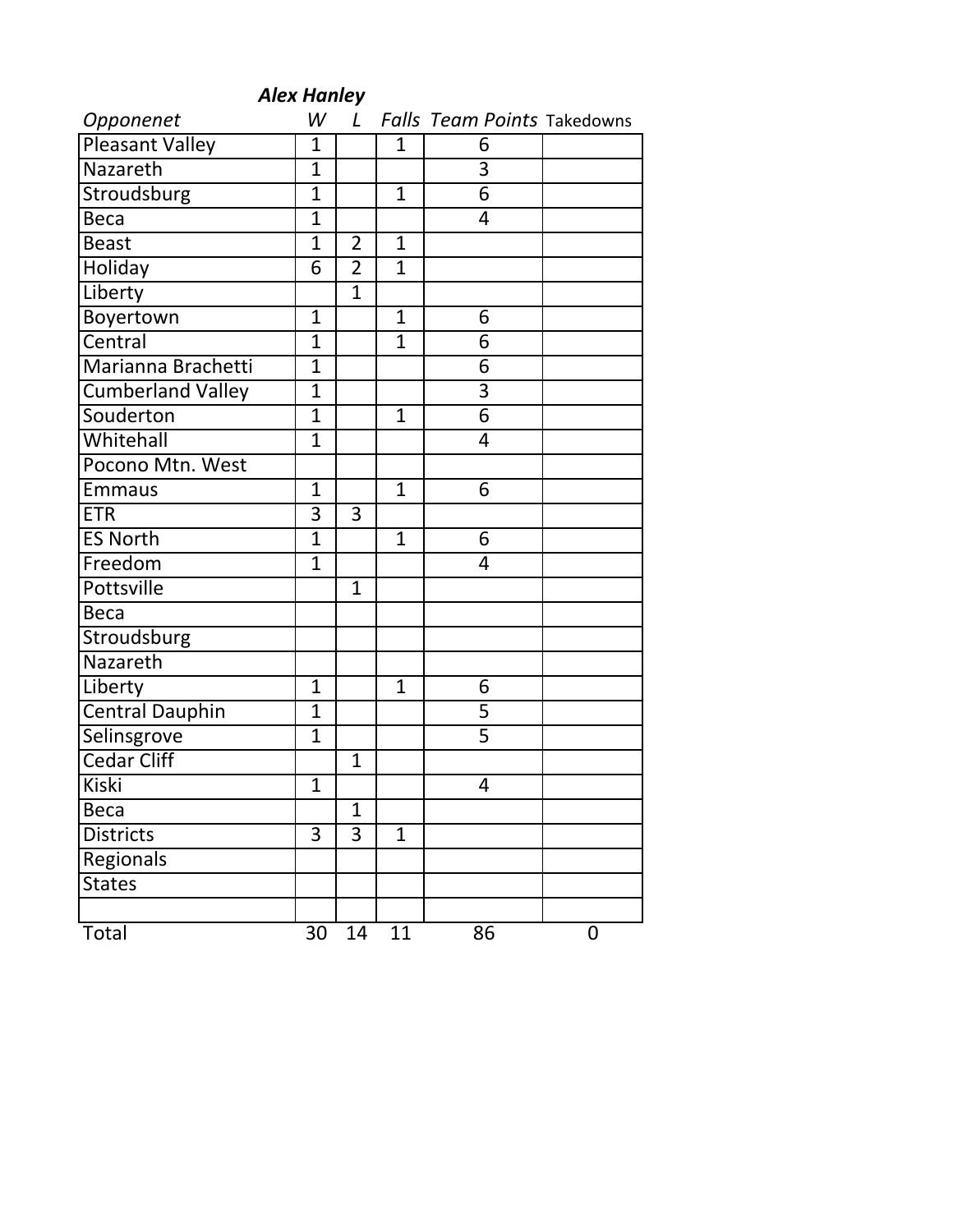|                 | <b>Sammy Hanley</b> |  |               |  |
|-----------------|---------------------|--|---------------|--|
| Opponenet       |                     |  | W L Falls Tea |  |
| Pleasant Valley |                     |  |               |  |
| Nazareth        |                     |  |               |  |
| Stroudsburg     |                     |  |               |  |
|                 |                     |  |               |  |

*Sammy Hanley*

*Im Points* Takedowns

| Nazareth                 |                | $\mathbf{1}$   |                |                |             |
|--------------------------|----------------|----------------|----------------|----------------|-------------|
| Stroudsburg              |                |                |                |                |             |
| <b>Beca</b>              |                |                |                |                |             |
| <b>Beast</b>             | 4              | $\overline{2}$ | $\overline{2}$ |                |             |
| Holiday                  | $\overline{2}$ | $\overline{2}$ | $\overline{1}$ |                |             |
| Liberty                  | $\overline{1}$ |                | $\overline{1}$ | 6              |             |
| Boyertown                | $\overline{1}$ |                |                | 5              |             |
| Central                  | $\overline{1}$ |                |                | $\overline{6}$ |             |
| Marianna Brachetti       | $\overline{1}$ |                |                | $\overline{5}$ |             |
| <b>Cumberland Valley</b> | $\overline{1}$ |                |                | $\overline{6}$ |             |
| Souderton                | $\overline{1}$ |                |                | $\overline{6}$ |             |
| Whitehall                |                |                |                |                |             |
| Pocono Mtn. West         |                |                |                |                |             |
| <b>Emmaus</b>            |                |                |                |                |             |
| <b>ETR</b>               |                |                |                |                |             |
| <b>ES North</b>          | $\overline{1}$ |                | $\mathbf{1}$   | 6              |             |
| Freedom                  | $\overline{1}$ |                | $\mathbf{1}$   | 6              |             |
| <b>Pottsville</b>        | $\overline{1}$ |                | $\overline{1}$ | $\overline{6}$ |             |
| <b>Beca</b>              | $\overline{1}$ |                |                | 4              |             |
| Stroudsburg              |                |                |                |                |             |
| Nazareth                 | $\overline{1}$ |                |                | $\overline{3}$ |             |
| Liberty                  |                | $\mathbf{1}$   |                |                |             |
| <b>Central Dauphin</b>   |                |                |                |                |             |
| Selinsgrove              |                |                |                |                |             |
| <b>Cedar Cliff</b>       | $\overline{1}$ |                |                | 6              |             |
| <b>Kiski</b>             | $\overline{1}$ |                |                | $\overline{3}$ |             |
| <b>Beca</b>              | $\overline{1}$ |                |                | $\overline{3}$ |             |
| <b>Districts</b>         | 3              | $\overline{2}$ | 3              |                |             |
| Regionals                | $\overline{3}$ | $\overline{2}$ | $\mathbf{1}$   |                |             |
| <b>States</b>            |                |                |                |                |             |
|                          |                |                |                |                |             |
| Total                    | 26             | 10             | 11             | 71             | $\mathbf 0$ |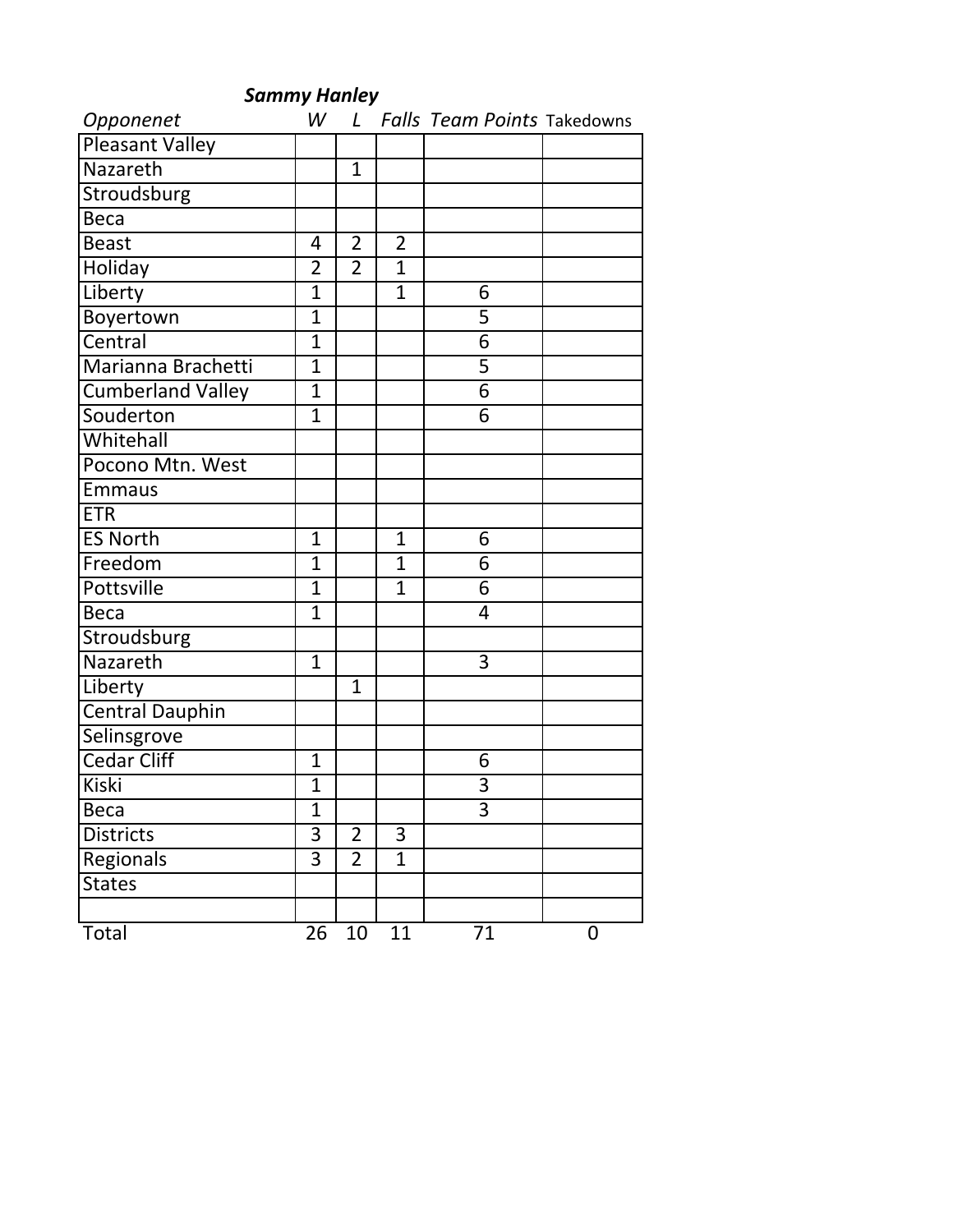| <b>Colby Judd</b>        |   |              |   |                                 |             |  |
|--------------------------|---|--------------|---|---------------------------------|-------------|--|
| Opponenet                |   |              |   | W L Falls Team Points Takedowns |             |  |
| Pleasant Valley          |   |              |   |                                 |             |  |
| Nazareth                 |   |              |   |                                 |             |  |
| Stroudsburg              |   |              |   |                                 |             |  |
| Beca                     |   |              |   |                                 |             |  |
| <b>Beast</b>             |   |              |   |                                 |             |  |
| Holiday                  |   |              |   |                                 |             |  |
| Liberty                  |   | $\mathbf{1}$ |   |                                 |             |  |
| Boyertown                |   |              |   |                                 |             |  |
| Central                  |   |              |   |                                 |             |  |
| Marianna Brachetti       |   |              |   |                                 |             |  |
| <b>Cumberland Valley</b> |   |              |   |                                 |             |  |
| Souderton                |   |              |   |                                 |             |  |
| Whitehall                |   |              |   |                                 |             |  |
| Pocono Mtn. West         |   |              |   |                                 |             |  |
| <b>Emmaus</b>            |   |              |   |                                 |             |  |
| <b>ETR</b>               |   |              |   |                                 |             |  |
| <b>ES North</b>          |   |              |   |                                 |             |  |
| Freedom                  |   |              |   |                                 |             |  |
| <b>Pottsville</b>        |   |              |   |                                 |             |  |
| <b>Beca</b>              |   |              |   |                                 |             |  |
| Stroudsburg              |   |              |   |                                 |             |  |
| Nazareth                 |   |              |   |                                 |             |  |
| Liberty                  |   |              |   |                                 |             |  |
| <b>Central Dauphin</b>   |   |              |   |                                 |             |  |
| Selinsgrove              |   |              |   |                                 |             |  |
| Cedar Cliff              |   |              |   |                                 |             |  |
| <b>Kiski</b>             |   |              |   |                                 |             |  |
| <b>Beca</b>              |   |              |   |                                 |             |  |
| <b>Districts</b>         |   |              |   |                                 |             |  |
| Regionals                |   |              |   |                                 |             |  |
| <b>States</b>            |   |              |   |                                 |             |  |
|                          |   |              |   |                                 |             |  |
| Total                    | 0 | $\mathbf{1}$ | 0 | 0                               | $\mathbf 0$ |  |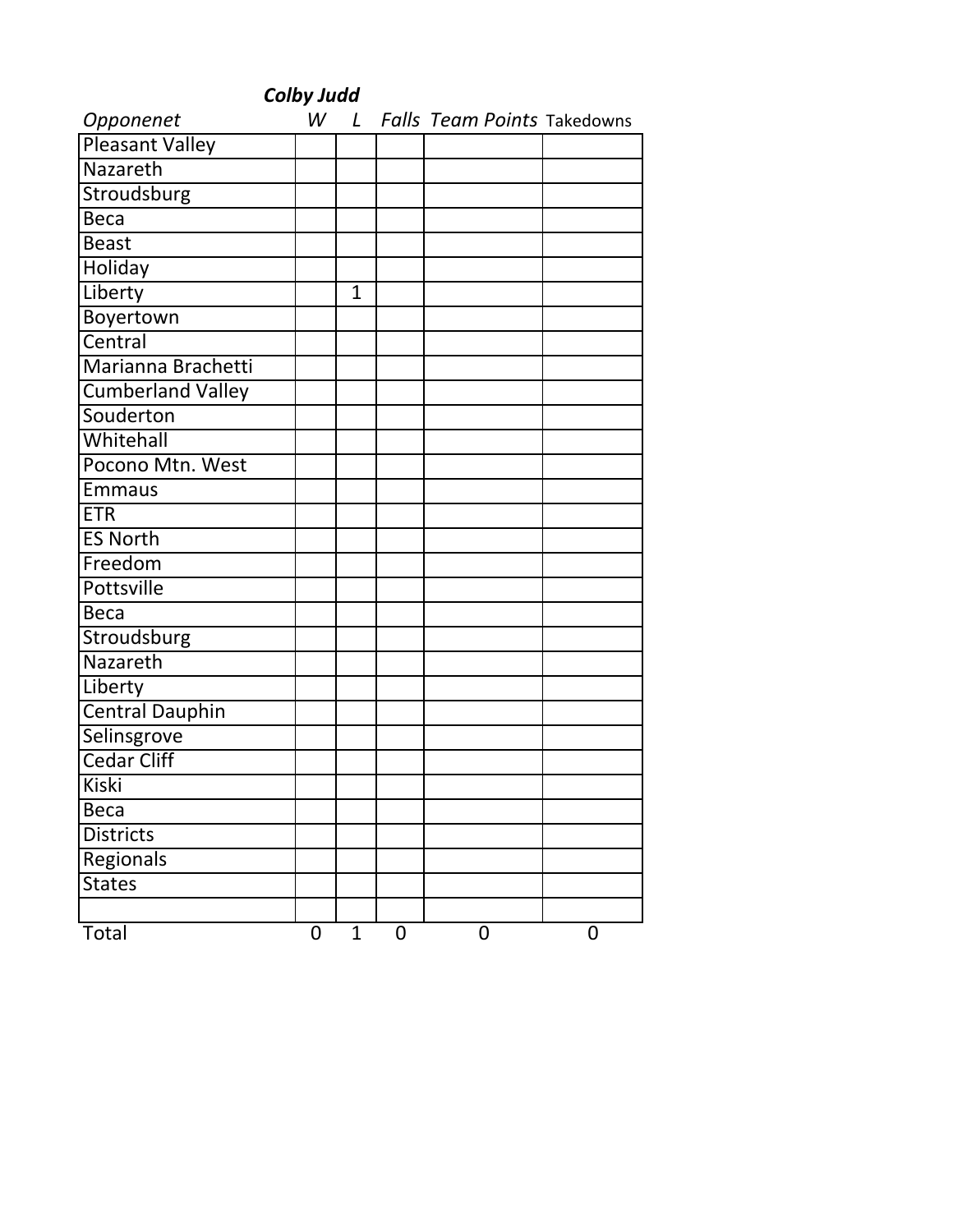#### *Michael Kistler*

| Opponenet                | W              | $\mathsf{L}$   |                | <b>Falls Team Points Takedowns</b> |   |
|--------------------------|----------------|----------------|----------------|------------------------------------|---|
| <b>Pleasant Valley</b>   | $\mathbf{1}$   |                | $\mathbf{1}$   | 6                                  |   |
| Nazareth                 | $\overline{1}$ |                |                | 6                                  |   |
| Stroudsburg              | $\mathbf{1}$   |                | $\mathbf{1}$   | $\overline{6}$                     |   |
| <b>Beca</b>              |                | $\mathbf{1}$   |                |                                    |   |
| <b>Beast</b>             | 6              | $\overline{2}$ | $\overline{2}$ |                                    |   |
| Holiday                  | $\overline{6}$ | $\overline{2}$ | $\overline{3}$ |                                    |   |
| Liberty                  | $\overline{1}$ |                |                | 5                                  |   |
| Boyertown                | $\overline{1}$ |                |                | 4                                  |   |
| Central                  | $\overline{1}$ |                |                | 6                                  |   |
| Marianna Brachetti       | $\mathbf{1}$   |                |                | $\overline{3}$                     |   |
| <b>Cumberland Valley</b> | $\overline{1}$ |                | $\mathbf{1}$   | $\overline{6}$                     |   |
| Souderton                | $\mathbf{1}$   |                |                | $\overline{5}$                     |   |
| Whitehall                | 1              |                | $\mathbf{1}$   | $\overline{6}$                     |   |
| Pocono Mtn. West         | $\overline{1}$ |                | $\overline{1}$ | 6                                  |   |
| <b>Emmaus</b>            | $\overline{1}$ |                | $\mathbf{1}$   | $\overline{6}$                     |   |
| <b>ETR</b>               | 3              | 3              | $\overline{2}$ |                                    |   |
| <b>ES North</b>          | $\overline{1}$ |                | $\mathbf{1}$   | 6                                  |   |
| Freedom                  | $\overline{1}$ |                | $\mathbf{1}$   | 6                                  |   |
| Pottsville               | $\overline{1}$ |                | $\overline{1}$ | $\overline{6}$                     |   |
| <b>Beca</b>              |                | $\mathbf{1}$   |                |                                    |   |
| Stroudsburg              | $\mathbf{1}$   |                | $\mathbf{1}$   | 6                                  |   |
| Nazareth                 | $\overline{1}$ |                | 1              | 6                                  |   |
| Liberty                  | $\overline{1}$ |                | $\mathbf{1}$   | 6                                  |   |
| <b>Central Dauphin</b>   | $\overline{1}$ |                |                | 4                                  |   |
| Selinsgrove              | $\overline{1}$ |                | $\mathbf{1}$   | 6                                  |   |
| <b>Cedar Cliff</b>       | $\mathbf{1}$   |                |                | 4                                  |   |
| <b>Kiski</b>             | $\overline{1}$ |                |                | $\overline{3}$                     |   |
| Beca                     |                | $\mathbf 1$    |                |                                    |   |
| <b>Districts</b>         | 3              | $\mathbf{1}$   | $\mathbf{1}$   |                                    |   |
| Regionals                | 4              | $\mathbf{1}$   | $\mathbf{1}$   |                                    |   |
| <b>States</b>            | 4              | $\overline{2}$ | $\mathbf{1}$   |                                    |   |
|                          |                |                |                |                                    |   |
| Total                    | 48             | 14             | 23             | 118                                | 0 |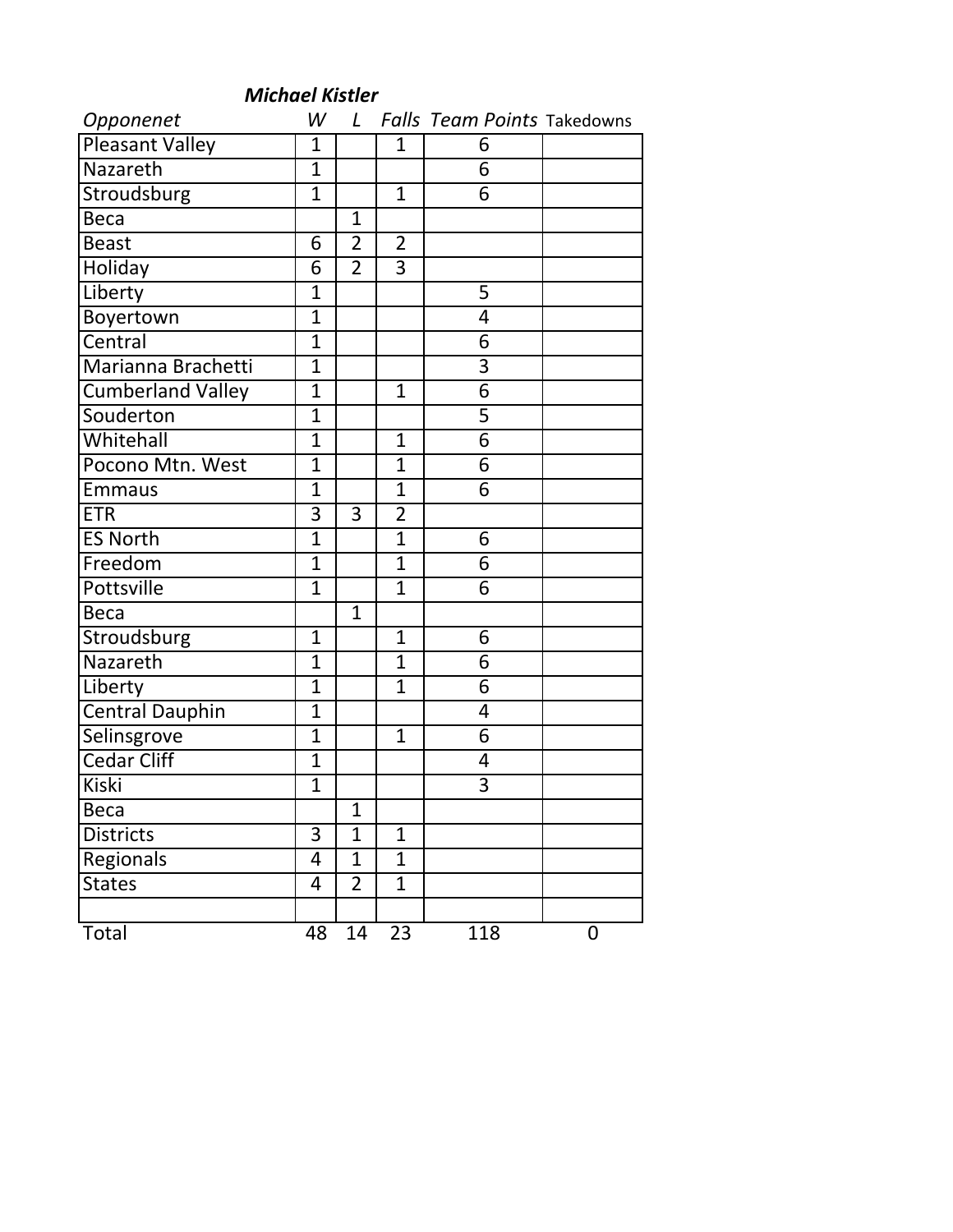| Opponenet                | W              |                |                | L Falls Team Points Takedowns |   |
|--------------------------|----------------|----------------|----------------|-------------------------------|---|
| Pleasant Valley          | $\mathbf{1}$   |                |                | 6                             |   |
| Nazareth                 |                | $\mathbf{1}$   |                |                               |   |
| Stroudsburg              | $\mathbf{1}$   |                |                | $\overline{3}$                |   |
| Beca                     | $\overline{1}$ |                | $\mathbf{1}$   | $\overline{6}$                |   |
| <b>Beast</b>             | $\overline{2}$ | $\overline{2}$ | $\mathbf{1}$   |                               |   |
| Holiday                  | $\overline{5}$ | $\overline{2}$ | $\overline{4}$ |                               |   |
| Liberty                  |                | $\mathbf{1}$   |                |                               |   |
| Boyertown                | $\mathbf{1}$   |                | $\mathbf{1}$   | 6                             |   |
| Central                  | $\overline{1}$ |                | $\mathbf{1}$   | 6                             |   |
| Marianna Brachetti       | $\overline{1}$ |                |                | $\overline{6}$                |   |
| <b>Cumberland Valley</b> | $\overline{1}$ |                |                | 4                             |   |
| Souderton                | $\mathbf{1}$   |                | $\mathbf{1}$   | 6                             |   |
| Whitehall                | $\overline{1}$ |                |                | 3                             |   |
| Pocono Mtn. West         | $\overline{1}$ |                | $\mathbf{1}$   | $\overline{6}$                |   |
| <b>Emmaus</b>            | $\overline{1}$ |                | $\mathbf{1}$   | $\overline{6}$                |   |
| <b>ETR</b>               | $\overline{3}$ | $\overline{2}$ | $\overline{2}$ |                               |   |
| <b>ES North</b>          |                | $\mathbf{1}$   |                |                               |   |
| Freedom                  | $\mathbf{1}$   |                |                | 3                             |   |
| <b>Pottsville</b>        | $\overline{1}$ |                | $\mathbf{1}$   | $\overline{6}$                |   |
| <b>Beca</b>              | $\mathbf{1}$   |                |                | $\overline{3}$                |   |
| Stroudsburg              | $\overline{1}$ |                |                | 3                             |   |
| Nazareth                 |                | $\mathbf{1}$   |                |                               |   |
| Liberty                  | $\mathbf{1}$   |                |                | $\overline{3}$                |   |
| <b>Central Dauphin</b>   |                | $\overline{1}$ |                |                               |   |
| Selinsgrove              |                | $\mathbf{1}$   |                |                               |   |
| <b>Cedar Cliff</b>       |                | $\mathbf{1}$   |                |                               |   |
| <b>Kiski</b>             | $\mathbf{1}$   |                |                | 3                             |   |
| Beca                     | 1              |                |                | 3                             |   |
| <b>Districts</b>         | 3              | $\overline{2}$ | $\mathbf{1}$   |                               |   |
| Regionals                | 3              | $\overline{2}$ |                |                               |   |
| <b>States</b>            |                |                |                |                               |   |
|                          |                |                |                |                               |   |
| Total                    | 34             | 17             | 15             | 82                            | 0 |

*Blake Lambert*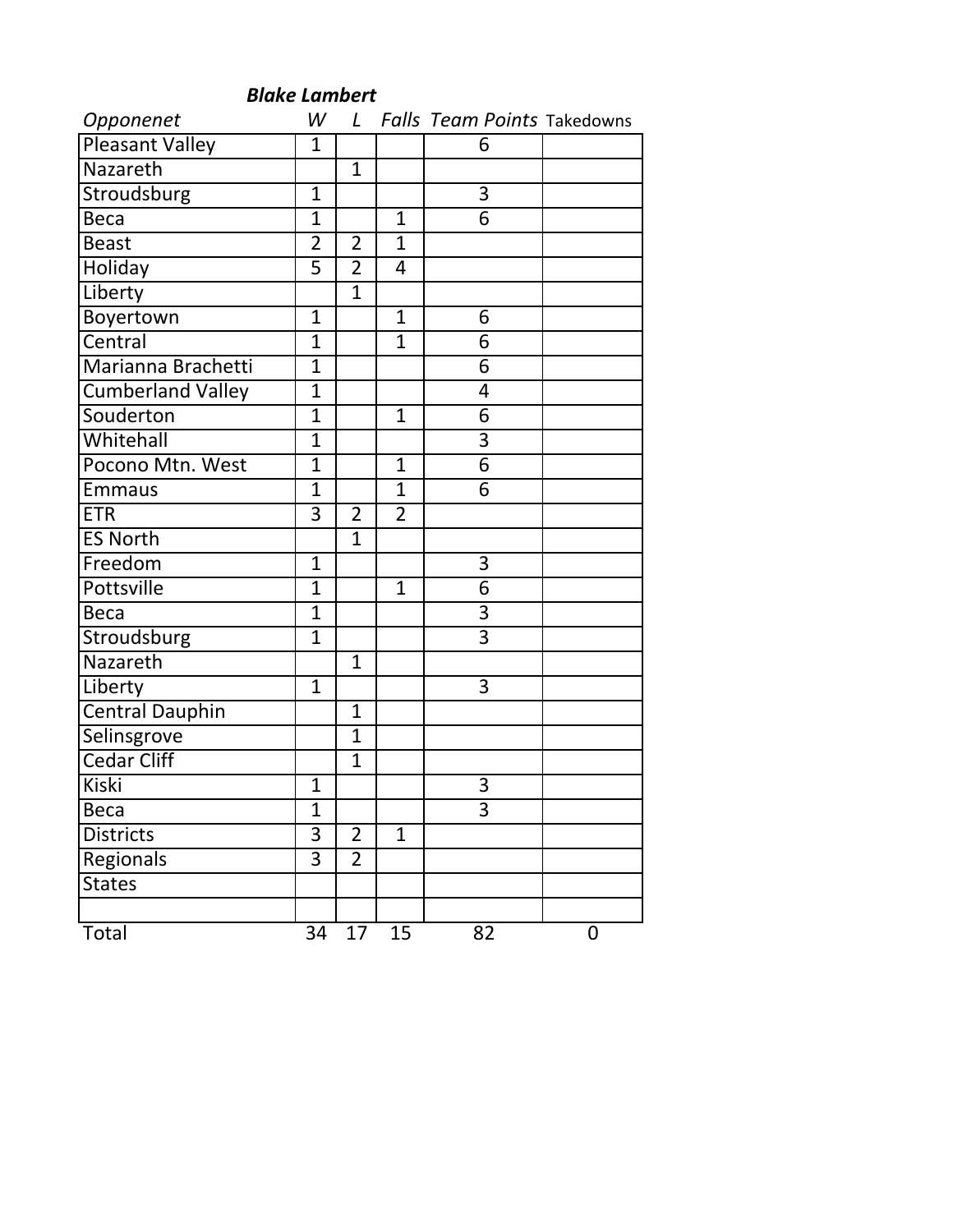| Opponenet                |                |              |                | W L Falls Team Points Takedowns |   |
|--------------------------|----------------|--------------|----------------|---------------------------------|---|
| <b>Pleasant Valley</b>   |                |              |                |                                 |   |
| Nazareth                 |                |              |                |                                 |   |
| Stroudsburg              |                |              |                |                                 |   |
| <b>Beca</b>              |                |              |                |                                 |   |
| <b>Beast</b>             |                |              |                |                                 |   |
| Holiday                  |                |              |                |                                 |   |
| Liberty                  |                |              |                |                                 |   |
| Boyertown                |                |              |                |                                 |   |
| Central                  |                |              |                |                                 |   |
| Marianna Brachetti       |                |              |                |                                 |   |
| <b>Cumberland Valley</b> |                |              |                |                                 |   |
| Souderton                |                |              |                |                                 |   |
| Whitehall                |                |              |                |                                 |   |
| Pocono Mtn. West         | $\mathbf{1}$   |              | $\mathbf{1}$   | 6                               |   |
| <b>Emmaus</b>            |                |              |                |                                 |   |
| <b>ETR</b>               |                |              |                |                                 |   |
| <b>ES North</b>          |                |              |                |                                 |   |
| Freedom                  |                |              |                |                                 |   |
| <b>Pottsville</b>        |                |              |                |                                 |   |
| <b>Beca</b>              |                |              |                |                                 |   |
| Stroudsburg              | $\overline{1}$ |              | $\overline{1}$ | 6                               |   |
| Nazareth                 |                |              |                |                                 |   |
| Liberty                  |                | $\mathbf{1}$ |                |                                 |   |
| <b>Central Dauphin</b>   |                |              |                |                                 |   |
| Selinsgrove              |                |              |                |                                 |   |
| <b>Cedar Cliff</b>       |                |              |                |                                 |   |
| <b>Kiski</b>             |                |              |                |                                 |   |
| <b>Beca</b>              |                |              |                |                                 |   |
| <b>Districts</b>         |                |              |                |                                 |   |
| Regionals                |                |              |                |                                 |   |
| <b>States</b>            |                |              |                |                                 |   |
|                          |                |              |                |                                 |   |
| Total                    | $\overline{2}$ | $\mathbf{1}$ | $\overline{2}$ | 12                              | 0 |

### *Julian Chlebove*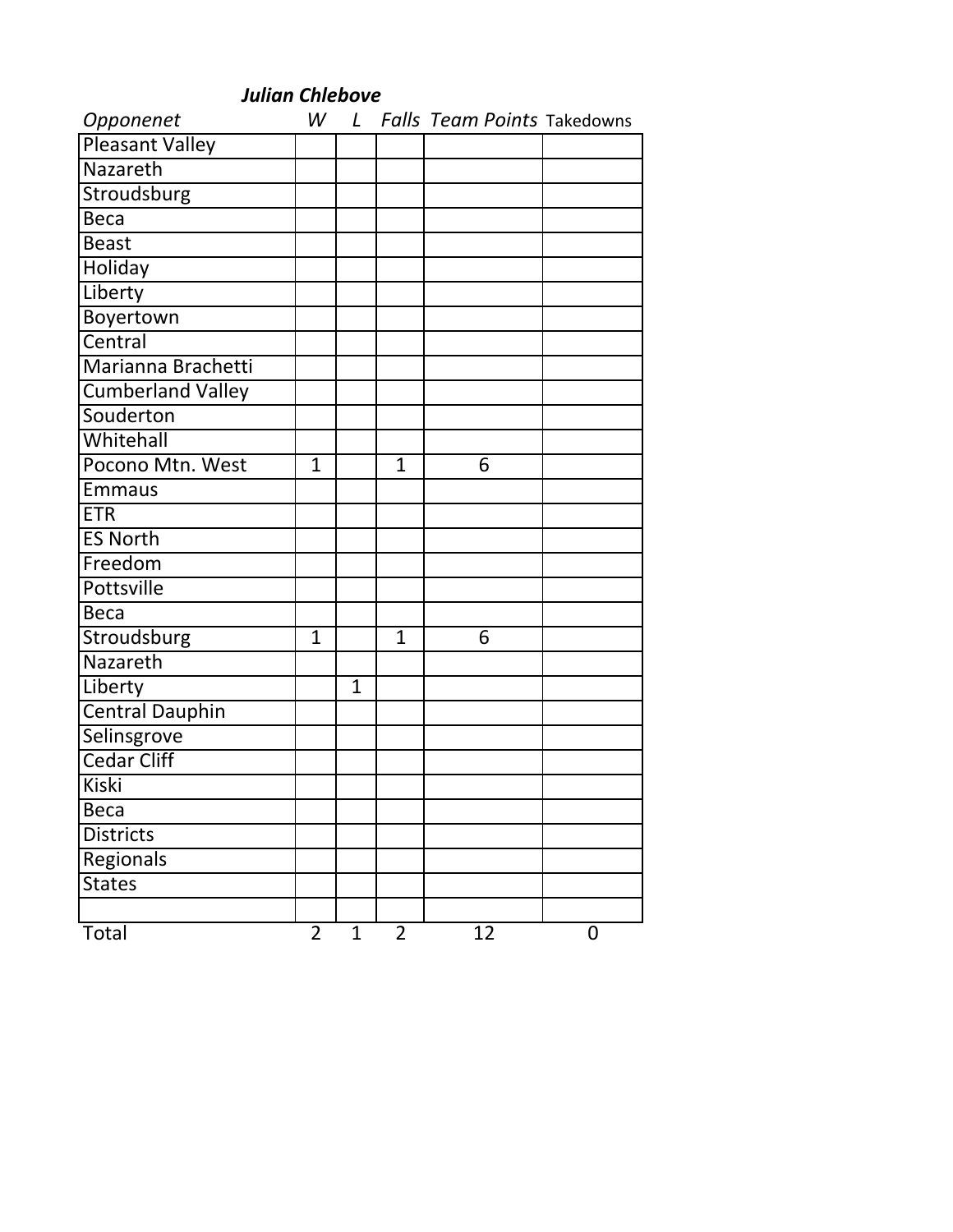## *Noah Reichelderfer*

| Opponenet                | W              | $\mathcal{L}$  |                | Falls Team Points Takedowns |   |
|--------------------------|----------------|----------------|----------------|-----------------------------|---|
| <b>Pleasant Valley</b>   | $\mathbf{1}$   |                | $\mathbf{1}$   | 6                           |   |
| Nazareth                 |                | $\mathbf{1}$   |                |                             |   |
| Stroudsburg              | $\mathbf{1}$   |                | $\mathbf{1}$   | 6                           |   |
| <b>Beca</b>              |                | $\mathbf{1}$   |                |                             |   |
| <b>Beast</b>             | 0              | $\overline{2}$ |                |                             |   |
| Holiday                  | $\overline{2}$ | $\overline{2}$ | $\mathbf{1}$   |                             |   |
| Liberty                  |                | $\mathbf{1}$   |                |                             |   |
| Boyertown                | $\overline{1}$ |                | $\mathbf{1}$   | 6                           |   |
| Central                  | $\mathbf{1}$   |                | $\overline{1}$ | 6                           |   |
| Marianna Brachetti       | $\mathbf{1}$   |                |                | 6                           |   |
| <b>Cumberland Valley</b> | $\overline{1}$ |                | $\mathbf{1}$   | $\overline{6}$              |   |
| Souderton                | $\mathbf{1}$   |                | $\mathbf{1}$   | $\overline{6}$              |   |
| Whitehall                | 1              |                | 1              | 6                           |   |
| Pocono Mtn. West         | $\overline{1}$ |                | $\overline{1}$ | 6                           |   |
| <b>Emmaus</b>            | $\overline{1}$ |                |                | $\overline{3}$              |   |
| <b>ETR</b>               | $\overline{2}$ | $\overline{2}$ | $\overline{2}$ |                             |   |
| <b>ES North</b>          | $\overline{1}$ |                |                | 6                           |   |
| Freedom                  |                |                |                |                             |   |
| Pottsville               |                |                |                |                             |   |
| <b>Beca</b>              |                |                |                |                             |   |
| Stroudsburg              |                | $\mathbf{1}$   |                |                             |   |
| Nazareth                 |                | $\mathbf{1}$   |                |                             |   |
| Liberty                  |                | $\mathbf{1}$   |                |                             |   |
| <b>Central Dauphin</b>   |                |                |                |                             |   |
| Selinsgrove              |                |                |                |                             |   |
| <b>Cedar Cliff</b>       |                | $\mathbf{1}$   |                |                             |   |
| <b>Kiski</b>             |                | $\mathbf{1}$   |                |                             |   |
| Beca                     |                |                |                |                             |   |
| <b>Districts</b>         |                |                |                |                             |   |
| Regionals                |                |                |                |                             |   |
| <b>States</b>            |                |                |                |                             |   |
|                          |                |                |                |                             |   |
| Total                    | 15             | 14             | 11             | 63                          | 0 |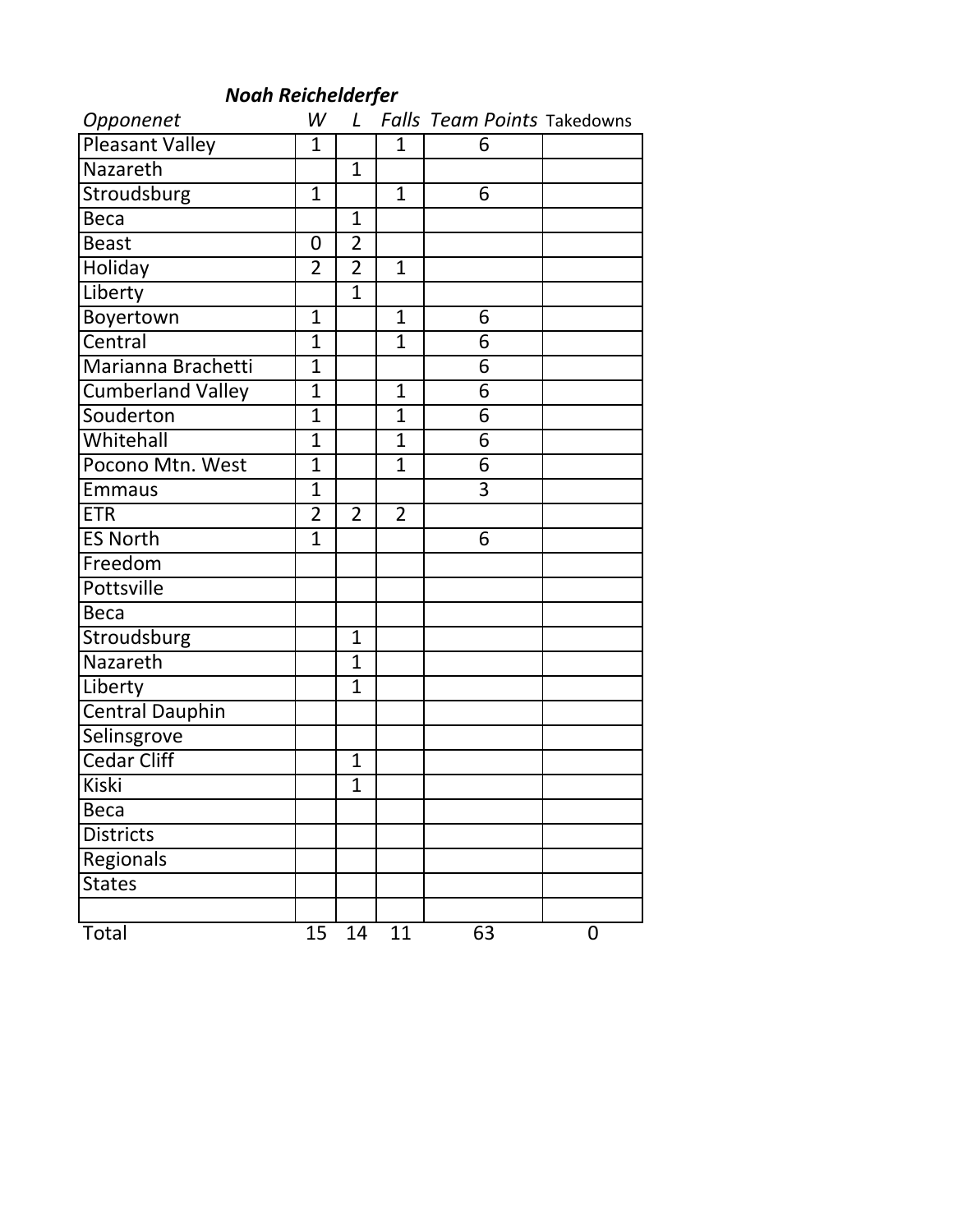| Opponenet                |                 |                |              | W L Falls Team Points Takedowns |             |
|--------------------------|-----------------|----------------|--------------|---------------------------------|-------------|
| Pleasant Valley          |                 |                |              |                                 |             |
| Nazareth                 |                 |                |              |                                 |             |
| Stroudsburg              |                 |                |              |                                 |             |
| <b>Beca</b>              |                 |                |              |                                 |             |
| <b>Beast</b>             |                 |                |              |                                 |             |
| Holiday                  |                 |                |              |                                 |             |
| Liberty                  |                 |                |              |                                 |             |
| Boyertown                |                 |                |              |                                 |             |
| Central                  | $\mathbf{1}$    |                |              | 3                               |             |
| Marianna Brachetti       |                 | $\overline{1}$ |              |                                 |             |
| <b>Cumberland Valley</b> | $\mathbf{1}$    |                | $\mathbf{1}$ | 6                               |             |
| Souderton                | $\overline{1}$  |                | $\mathbf{1}$ | 6                               |             |
| Whitehall                |                 |                |              |                                 |             |
| Pocono Mtn. West         | $\overline{1}$  |                | $\mathbf{1}$ | 6                               |             |
| <b>Emmaus</b>            | $\overline{1}$  |                |              | 3                               |             |
| <b>ETR</b>               | $\overline{1}$  | $\overline{2}$ | $\mathbf{1}$ |                                 |             |
| <b>ES North</b>          | $\overline{1}$  |                | $\mathbf{1}$ | 6                               |             |
| Freedom                  | $\overline{1}$  |                | $\mathbf{1}$ | 6                               |             |
| <b>Pottsville</b>        |                 | $\mathbf{1}$   |              |                                 |             |
| <b>Beca</b>              |                 | $\mathbf{1}$   |              |                                 |             |
| Stroudsburg              | $\overline{1}$  |                | $\mathbf{1}$ | 6                               |             |
| Nazareth                 |                 | $\mathbf{1}$   |              |                                 |             |
| Liberty                  |                 |                |              |                                 |             |
| <b>Central Dauphin</b>   | $\overline{1}$  |                |              | 3                               |             |
| Selinsgrove              |                 | $\mathbf{1}$   |              |                                 |             |
| <b>Cedar Cliff</b>       | $\mathbf{1}$    |                |              | 3                               |             |
| <b>Kiski</b>             |                 | $\mathbf{1}$   |              |                                 |             |
| <b>Beca</b>              |                 | 1              |              |                                 |             |
| <b>Districts</b>         | $\overline{2}$  | $\overline{2}$ | $\mathbf{1}$ |                                 |             |
| Regionals                |                 |                |              |                                 |             |
| <b>States</b>            |                 |                |              |                                 |             |
|                          |                 |                |              |                                 |             |
| Total                    | $\overline{1}3$ | 11             | 8            | 48                              | $\mathbf 0$ |

*Traisach Roland*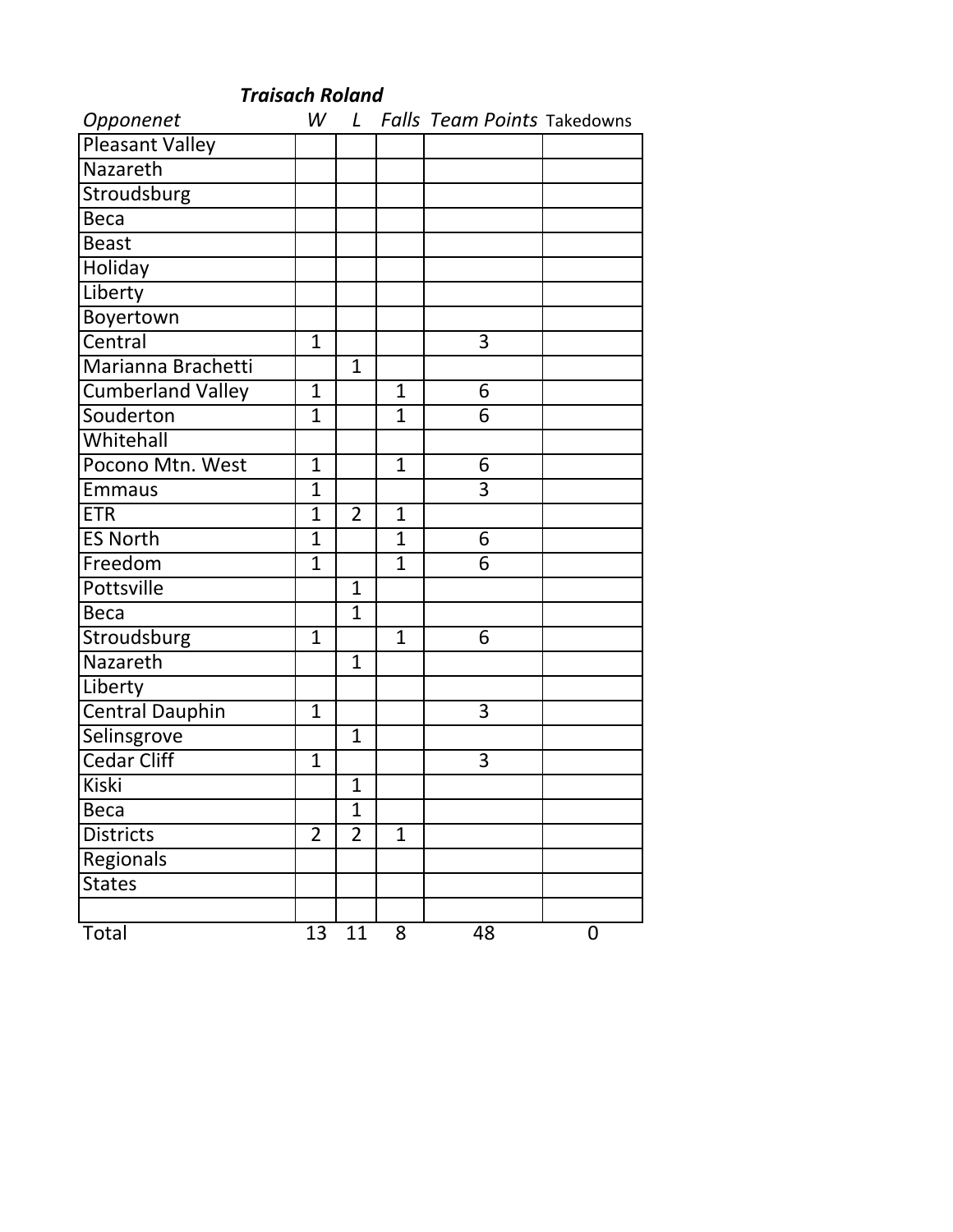| <b>Jared Russell</b>   |                |                |   |                                    |             |
|------------------------|----------------|----------------|---|------------------------------------|-------------|
| Opponenet              | W              | L              |   | <b>Falls Team Points Takedowns</b> |             |
| <b>Pleasant Valley</b> | $\mathbf{1}$   |                |   | 3                                  |             |
| Nazareth               |                | $\mathbf{1}$   |   |                                    |             |
| Stroudsburg            |                | 1              |   |                                    |             |
| Beca                   |                | $\overline{1}$ |   |                                    |             |
| <b>Beast</b>           | $\mathbf{1}$   | $\overline{2}$ |   |                                    |             |
| <b>Holiday</b>         | $\overline{1}$ | $\overline{2}$ |   |                                    |             |
| Liberty                |                |                |   |                                    |             |
| Boyertown              |                |                |   |                                    |             |
| Central                |                | $\mathbf{1}$   |   |                                    |             |
| Marianna Brachetti     | $\mathbf{1}$   |                |   | 6                                  |             |
| Cumberland Valley      |                |                |   |                                    |             |
| Souderton              |                |                |   |                                    |             |
| Whitehall              |                | $\mathbf{1}$   |   |                                    |             |
| Pocono Mtn. West       |                |                |   |                                    |             |
| <b>Emmaus</b>          |                |                |   |                                    |             |
| <b>ETR</b>             |                |                |   |                                    |             |
| <b>ES North</b>        |                |                |   |                                    |             |
| Freedom                |                |                |   |                                    |             |
| Pottsville             |                |                |   |                                    |             |
| <b>Beca</b>            |                |                |   |                                    |             |
| Stroudsburg            |                |                |   |                                    |             |
| Nazareth               |                |                |   |                                    |             |
| Liberty                |                |                |   |                                    |             |
| <b>Central Dauphin</b> |                |                |   |                                    |             |
| Selinsgrove            |                |                |   |                                    |             |
| <b>Cedar Cliff</b>     |                |                |   |                                    |             |
| Kiski                  |                |                |   |                                    |             |
| <b>Beca</b>            |                |                |   |                                    |             |
| <b>Districts</b>       |                |                |   |                                    |             |
| Regionals              |                |                |   |                                    |             |
| <b>States</b>          |                |                |   |                                    |             |
|                        |                |                |   |                                    |             |
| Total                  | 4              | 9              | 0 | 9                                  | $\mathbf 0$ |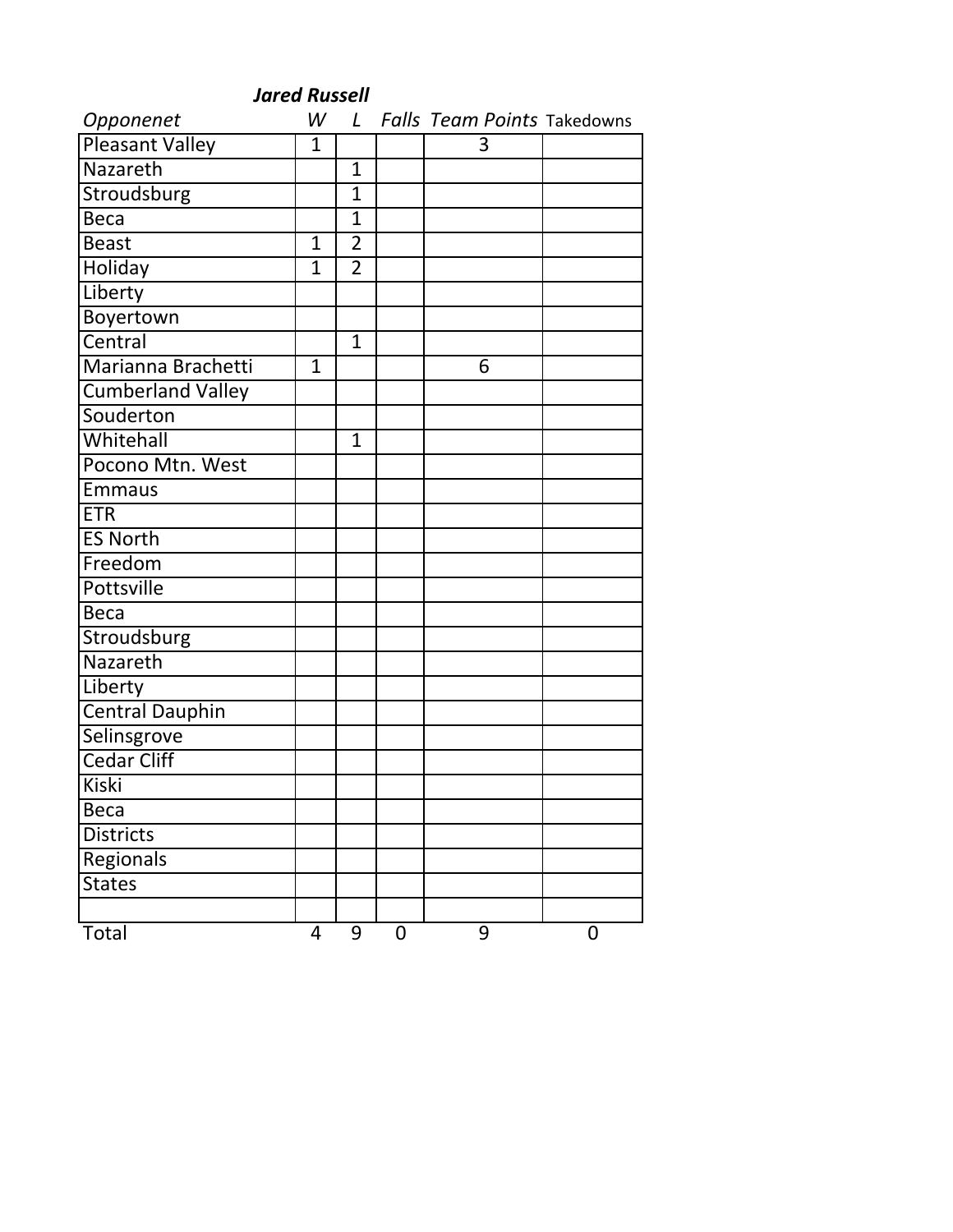|                          |                |                |                | <b>Erik Schreck</b>                |             |  |  |  |  |
|--------------------------|----------------|----------------|----------------|------------------------------------|-------------|--|--|--|--|
| Opponenet                |                | W L            |                | <b>Falls Team Points Takedowns</b> |             |  |  |  |  |
| <b>Pleasant Valley</b>   |                |                |                |                                    |             |  |  |  |  |
| Nazareth                 |                |                |                |                                    |             |  |  |  |  |
| Stroudsburg              |                |                |                |                                    |             |  |  |  |  |
| <b>Beca</b>              |                |                |                |                                    |             |  |  |  |  |
| <b>Beast</b>             |                |                |                |                                    |             |  |  |  |  |
| <b>Holiday</b>           |                |                |                |                                    |             |  |  |  |  |
| Liberty                  |                |                |                |                                    |             |  |  |  |  |
| Boyertown                |                |                |                |                                    |             |  |  |  |  |
| Central                  |                |                |                |                                    |             |  |  |  |  |
| Marianna Brachetti       |                |                |                |                                    |             |  |  |  |  |
| <b>Cumberland Valley</b> | $\overline{1}$ |                | $\mathbf{1}$   | 6                                  |             |  |  |  |  |
| Souderton                | $\mathbf 1$    |                | 1              | 6                                  |             |  |  |  |  |
| Whitehall                |                |                |                |                                    |             |  |  |  |  |
| Pocono Mtn. West         | $\mathbf{1}$   |                | $\mathbf{1}$   | 6                                  |             |  |  |  |  |
| <b>Emmaus</b>            | $\overline{1}$ |                |                | $\overline{5}$                     |             |  |  |  |  |
| <b>ETR</b>               | $\mathbf 1$    | $\overline{2}$ | $\mathbf{1}$   |                                    |             |  |  |  |  |
| <b>ES North</b>          | $\overline{1}$ |                | $\mathbf{1}$   | 6                                  |             |  |  |  |  |
| Freedom                  | $\overline{1}$ |                |                | $\overline{3}$                     |             |  |  |  |  |
| <b>Pottsville</b>        | $\mathbf 1$    |                | $\mathbf{1}$   | $\overline{6}$                     |             |  |  |  |  |
| <b>Beca</b>              |                | $\mathbf{1}$   |                |                                    |             |  |  |  |  |
| Stroudsburg              | $\mathbf{1}$   |                |                | 4                                  |             |  |  |  |  |
| Nazareth                 |                | $\mathbf{1}$   |                |                                    |             |  |  |  |  |
| Liberty                  | $\mathbf{1}$   |                |                | 3                                  |             |  |  |  |  |
| <b>Central Dauphin</b>   | 1              |                | $\mathbf{1}$   | $\overline{6}$                     |             |  |  |  |  |
| Selinsgrove              | $\overline{1}$ |                |                | 6                                  |             |  |  |  |  |
| <b>Cedar Cliff</b>       | $\overline{1}$ |                |                | 6                                  |             |  |  |  |  |
| <b>Kiski</b>             |                | $\overline{1}$ |                |                                    |             |  |  |  |  |
| <b>Beca</b>              |                | $\overline{1}$ |                |                                    |             |  |  |  |  |
| <b>Districts</b>         | $\overline{2}$ | $\overline{2}$ | $\overline{2}$ |                                    |             |  |  |  |  |
| Regionals                |                |                |                |                                    |             |  |  |  |  |
| <b>States</b>            |                |                |                |                                    |             |  |  |  |  |
|                          |                |                |                |                                    |             |  |  |  |  |
| Total                    | 15             | 8              | 9              | 63                                 | $\mathbf 0$ |  |  |  |  |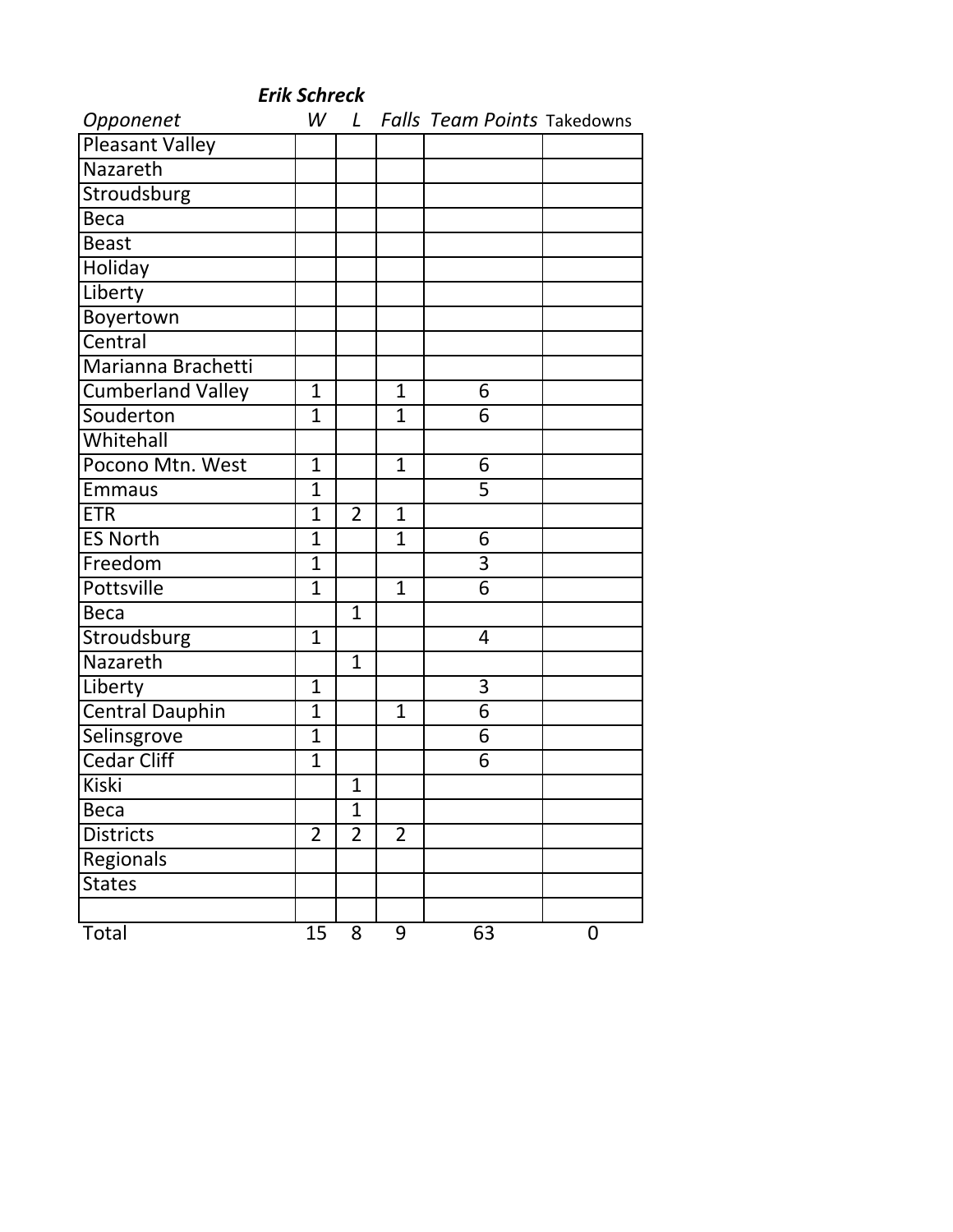*Ryan Stilgenbauer*

| Opponenet                | W              | $\mathcal{L}$  |                | <b>Falls Team Points Takedowns</b> |   |
|--------------------------|----------------|----------------|----------------|------------------------------------|---|
| <b>Pleasant Valley</b>   | $\mathbf{1}$   |                | 1              | 6                                  |   |
| Nazareth                 | $\overline{1}$ |                | $\mathbf{1}$   | $\overline{6}$                     |   |
| Stroudsburg              | $\overline{1}$ |                | $\mathbf{1}$   | $\overline{6}$                     |   |
| <b>Beca</b>              |                | $\mathbf{1}$   |                |                                    |   |
| <b>Beast</b>             | 0              | $\overline{2}$ |                |                                    |   |
| Holiday                  | 4              | $\overline{2}$ | $\overline{3}$ |                                    |   |
| Liberty                  |                | $\mathbf{1}$   |                |                                    |   |
| Boyertown                |                | $\mathbf 1$    |                |                                    |   |
| Central                  | $\mathbf{1}$   |                | $\mathbf{1}$   | 6                                  |   |
| Marianna Brachetti       | $\overline{1}$ |                | $\mathbf{1}$   | 6                                  |   |
| <b>Cumberland Valley</b> | $\overline{1}$ |                |                | $\overline{6}$                     |   |
| Souderton                | $\overline{1}$ |                | $\mathbf{1}$   | $\overline{6}$                     |   |
| Whitehall                | $\overline{1}$ |                | 1              | 6                                  |   |
| Pocono Mtn. West         | $\overline{1}$ |                | $\mathbf{1}$   | 6                                  |   |
| <b>Emmaus</b>            | $\overline{1}$ |                | $\mathbf{1}$   | 6                                  |   |
| <b>ETR</b>               | $\overline{2}$ | $\overline{2}$ | $\overline{2}$ |                                    |   |
| <b>ES North</b>          | $\overline{1}$ |                |                | 6                                  |   |
| Freedom                  | $\overline{1}$ |                | $\mathbf{1}$   | 6                                  |   |
| Pottsville               | $\overline{1}$ |                | $\overline{1}$ | $\overline{6}$                     |   |
| <b>Beca</b>              |                | $\mathbf{1}$   |                |                                    |   |
| Stroudsburg              | $\mathbf{1}$   |                | $\mathbf{1}$   | 6                                  |   |
| Nazareth                 | $\overline{1}$ |                | 1              | 6                                  |   |
| Liberty                  | $\overline{1}$ |                | $\overline{1}$ | 6                                  |   |
| <b>Central Dauphin</b>   | $\overline{1}$ |                | $\mathbf{1}$   | $\overline{6}$                     |   |
| Selinsgrove              | $\overline{1}$ |                |                | 6                                  |   |
| <b>Cedar Cliff</b>       |                | $\mathbf{1}$   |                |                                    |   |
| <b>Kiski</b>             | $\overline{1}$ |                |                | $\overline{3}$                     |   |
| Beca                     |                | $\mathbf 1$    |                |                                    |   |
| <b>Districts</b>         | 3              | $\overline{2}$ | $\overline{2}$ |                                    |   |
| Regionals                | 4              | $\overline{2}$ | $\overline{2}$ |                                    |   |
| <b>States</b>            | 0              | $\overline{2}$ |                |                                    |   |
|                          |                |                |                |                                    |   |
| Total                    | 32             | 18             | 24             | 111                                | 0 |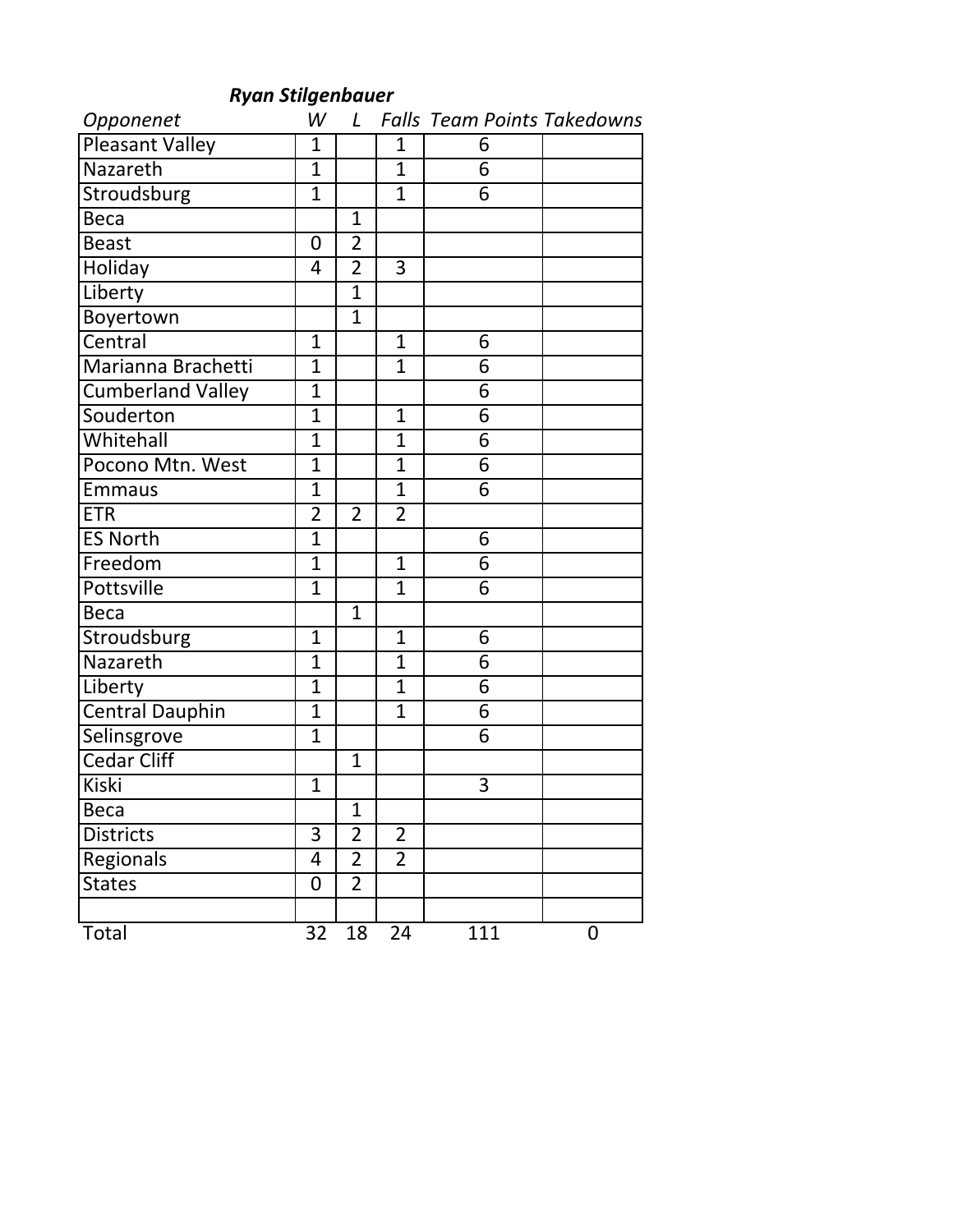| Opponenet                | W              |                |              | L Falls Team Points Takedowns |   |
|--------------------------|----------------|----------------|--------------|-------------------------------|---|
| <b>Pleasant Valley</b>   | $\mathbf{1}$   |                | 1            | 6                             |   |
| Nazareth                 |                |                |              |                               |   |
| Stroudsburg              |                |                |              |                               |   |
| <b>Beca</b>              |                |                |              |                               |   |
| <b>Beast</b>             |                |                |              |                               |   |
| Holiday                  |                |                |              |                               |   |
| Liberty                  |                |                |              |                               |   |
| Boyertown                | $\mathbf{1}$   |                | $\mathbf{1}$ | 6                             |   |
| Central                  |                |                |              |                               |   |
| Marianna Brachetti       |                |                |              |                               |   |
| <b>Cumberland Valley</b> |                |                |              |                               |   |
| Souderton                | $\mathbf 1$    |                |              | 6                             |   |
| Whitehall                | $\mathbf{1}$   |                |              | 3                             |   |
| Pocono Mtn. West         | $\mathbf{1}$   |                |              | $\overline{6}$                |   |
| <b>Emmaus</b>            | $\overline{1}$ |                |              | 4                             |   |
| <b>ETR</b>               | $\overline{3}$ | $\overline{2}$ |              |                               |   |
| <b>ES North</b>          | $\mathbf{1}$   |                | $\mathbf{1}$ | 6                             |   |
| Freedom                  | $\overline{1}$ |                |              | 4                             |   |
| <b>Pottsville</b>        | $\mathbf 1$    |                | $\mathbf{1}$ | 6                             |   |
| <b>Beca</b>              |                | $\mathbf{1}$   |              |                               |   |
| Stroudsburg              |                | $\mathbf{1}$   |              |                               |   |
| Nazareth                 |                | $\mathbf{1}$   |              |                               |   |
| Liberty                  |                | $\mathbf{1}$   |              |                               |   |
| <b>Central Dauphin</b>   | $\mathbf{1}$   |                |              | $\overline{3}$                |   |
| Selinsgrove              | $\mathbf{1}$   |                |              | 4                             |   |
| <b>Cedar Cliff</b>       |                | $\mathbf{1}$   |              |                               |   |
| <b>Kiski</b>             |                | $\overline{1}$ |              |                               |   |
| Beca                     |                | 1              |              |                               |   |
| <b>Districts</b>         | 4              | $\overline{2}$ | $\mathbf{1}$ |                               |   |
| Regionals                | 4              | $\overline{2}$ |              |                               |   |
| <b>States</b>            |                |                |              |                               |   |
|                          |                |                |              |                               |   |
| Total                    | 22             | 13             | 5            | 54                            | 0 |

*Ethan Szerencsits*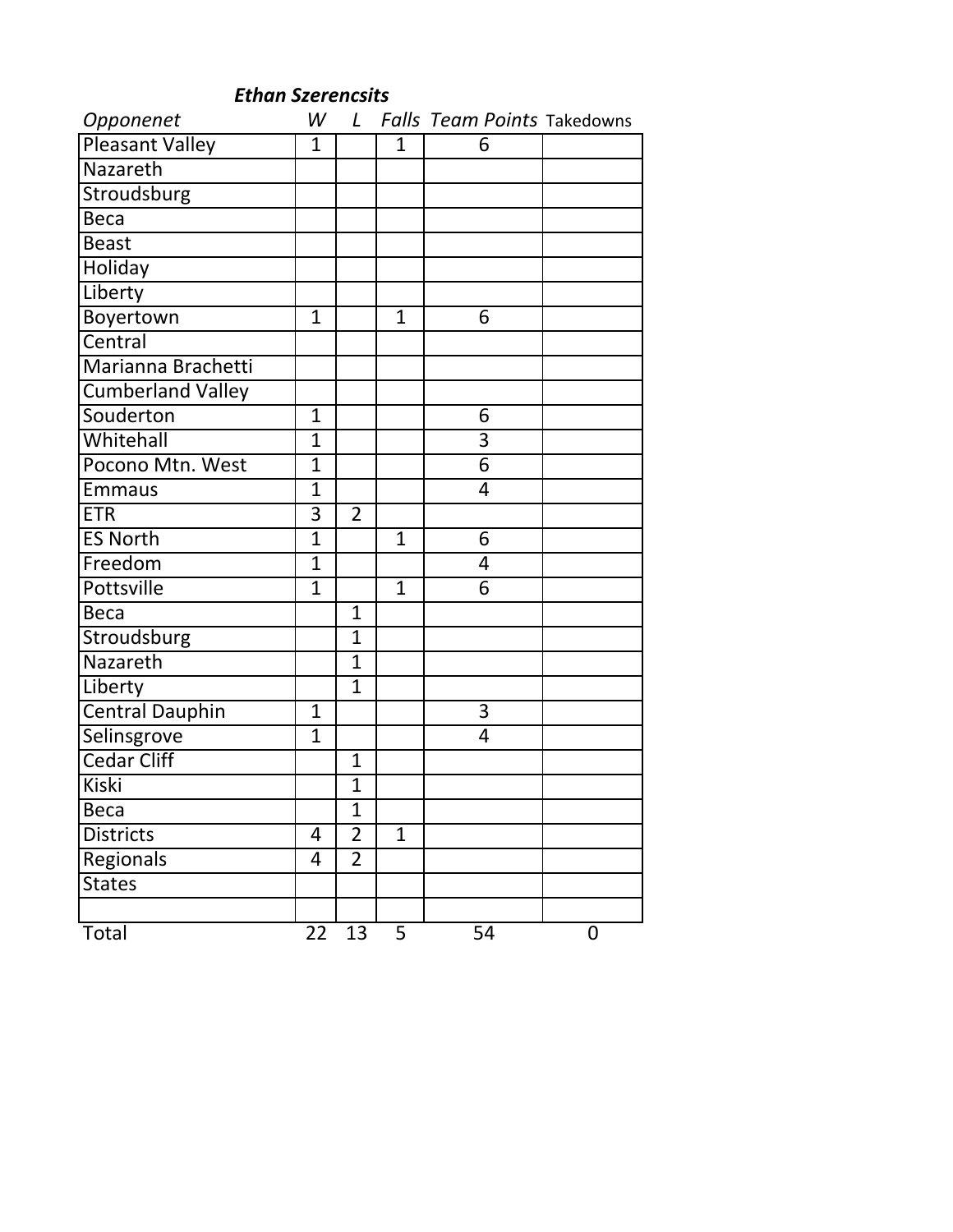| <b>Blaise Wagner</b>     |                |              |                |                                    |   |
|--------------------------|----------------|--------------|----------------|------------------------------------|---|
| Opponenet                | W              | $\mathsf{L}$ |                | <b>Falls Team Points Takedowns</b> |   |
| Pleasant Valley          | 1              |              | 1              | 6                                  |   |
| Nazareth                 |                |              |                |                                    |   |
| <b>Stroudsburg</b>       |                | $\mathbf{1}$ |                |                                    |   |
| <b>Beca</b>              |                |              |                |                                    |   |
| <b>Beast</b>             |                |              |                |                                    |   |
| <b>Holiday</b>           |                |              |                |                                    |   |
| Liberty                  |                |              |                |                                    |   |
| Boyertown                |                |              |                |                                    |   |
| Central                  |                |              |                |                                    |   |
| Marianna Brachetti       |                |              |                |                                    |   |
| <b>Cumberland Valley</b> |                |              |                |                                    |   |
| Souderton                |                |              |                |                                    |   |
| Whitehall                |                | $\mathbf{1}$ |                |                                    |   |
| Pocono Mtn. West         |                |              |                |                                    |   |
| <b>Emmaus</b>            | 1              |              | $\mathbf{1}$   | 6                                  |   |
| <b>ETR</b>               |                |              |                |                                    |   |
| <b>ES North</b>          |                |              |                |                                    |   |
| Freedom                  | $\overline{1}$ |              | $\mathbf{1}$   | 6                                  |   |
| <b>Pottsville</b>        | $\overline{1}$ |              | 1              | 6                                  |   |
| <b>Beca</b>              |                |              |                |                                    |   |
| Stroudsburg              |                |              |                |                                    |   |
| Nazareth                 |                |              |                |                                    |   |
| Liberty                  |                |              |                |                                    |   |
| <b>Central Dauphin</b>   |                | $\mathbf{1}$ |                |                                    |   |
| Selinsgrove              | $\overline{1}$ |              |                | 6                                  |   |
| <b>Cedar Cliff</b>       |                |              |                |                                    |   |
| <b>Kiski</b>             |                |              |                |                                    |   |
| <b>Beca</b>              |                | $\mathbf{1}$ |                |                                    |   |
| <b>Districts</b>         |                |              |                |                                    |   |
| Regionals                |                |              |                |                                    |   |
| <b>States</b>            |                |              |                |                                    |   |
|                          |                |              |                |                                    |   |
| Total                    | 5              | 4            | $\overline{4}$ | $\overline{3}0$                    | 0 |